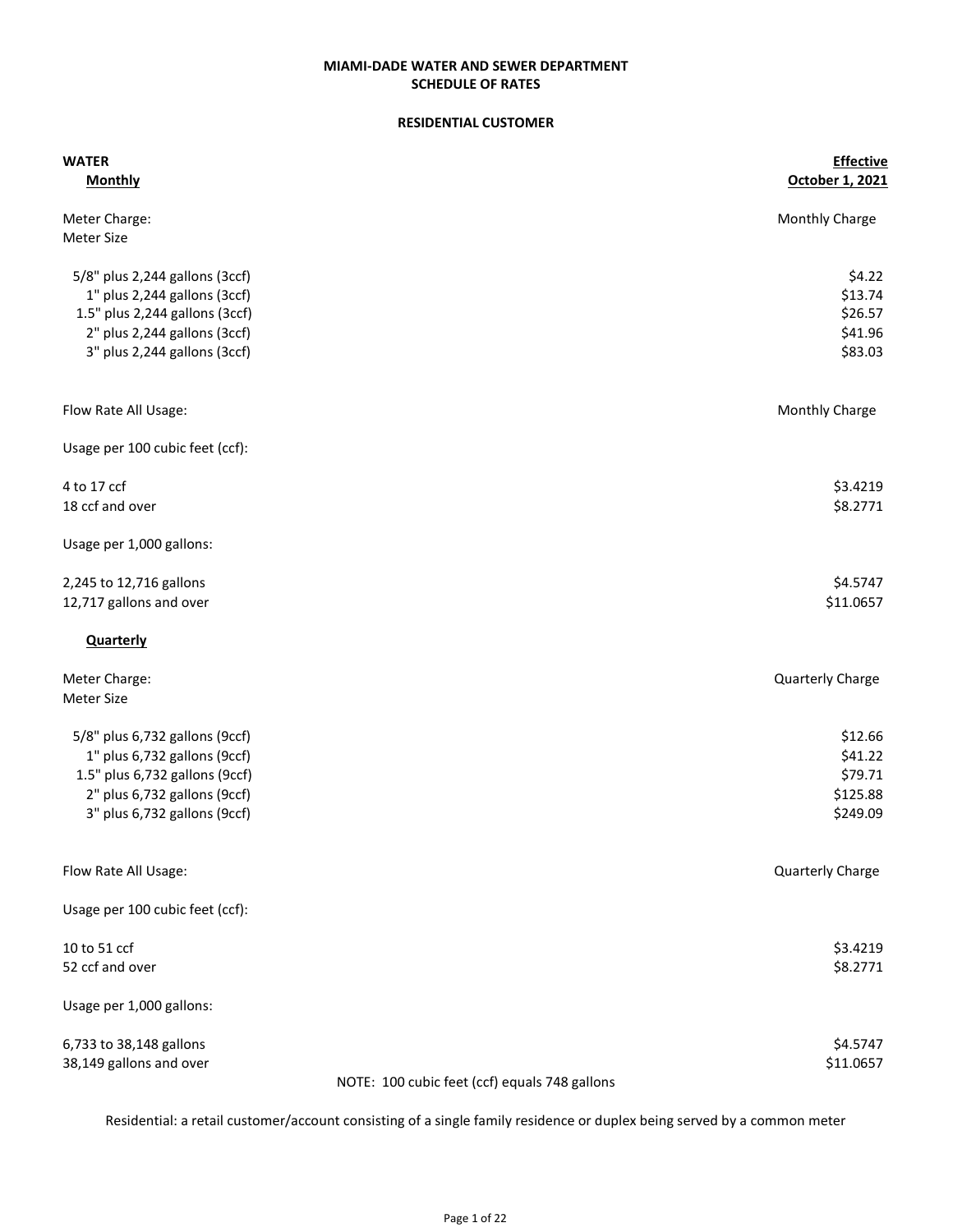### MULTI-FAMILY DWELLINGS (MFD)

| <b>WATER</b><br><b>Monthly</b>                    | <b>Effective</b><br>October 1, 2021 |
|---------------------------------------------------|-------------------------------------|
| Meter Charge: applied per unit                    | Monthly Charge                      |
| Meter Sizes 5/8" to 16" plus 2,244 gallons (3ccf) | \$4.22                              |
| Flow Rate All Usage Per Unit:                     | Monthly Charge                      |
| Usage per 100 cubic feet (ccf):                   |                                     |
| 4 ccf and over                                    | \$4.3923                            |
| Usage per 1,000 gallons:                          |                                     |
| 2,245 gallons and over                            | \$5.8721                            |
| <b>Quarterly</b>                                  |                                     |
| Meter Charge: applied per unit                    | Quarterly Charge                    |
| Meter Sizes 5/8" to 16" plus 6,732 gallons (9ccf) | \$12.66                             |
| Flow Rate All Usage Per Unit:                     | Quarterly Charge                    |
| Usage per 100 cubic feet (ccf):                   |                                     |
| 10 ccf and over                                   | \$4.3923                            |
| Usage per 1,000 gallons:                          |                                     |
| 6,733 gallons and over                            | \$5.8721                            |

NOTE: 100 cubic feet (ccf) equals 748 gallons

Multi-family: a retail customer/account consisting of more than two residential customers served by a common meter(s)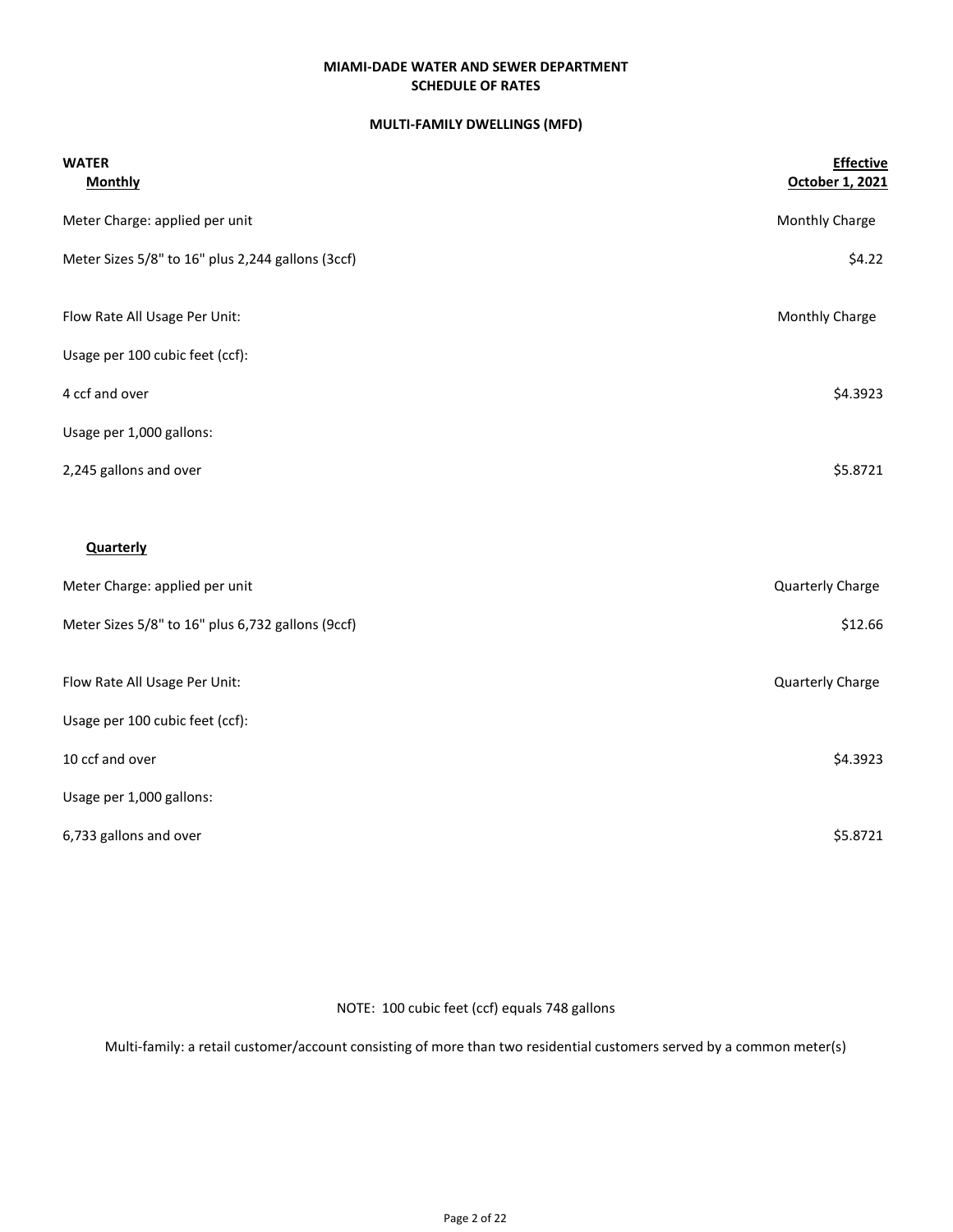### SCHEDULE OF RATES MIAMI-DADE WATER AND SEWER DEPARTMENT

#### MIXED-USE BUILDINGS

| <b>WATER</b><br><b>Monthly</b>         | <b>Effective</b><br>October 1, 2021 |
|----------------------------------------|-------------------------------------|
| Meter Charge: applied per billing unit |                                     |
| 5/8" to 1.5" plus 2,244 gallons (3ccf) | \$9.88                              |
| 2" plus 2,244 gallons (3ccf)           | \$12.09                             |
| 3" plus 2,244 gallons (3ccf)           | \$19.32                             |
| 4" to 6" plus 2,244 gallons (3ccf)     | \$20.97                             |
| 8" plus 2,244 gallons (3ccf)           | \$22.63                             |
| 10" plus 2,244 gallons (3ccf)          | \$23.46                             |
| Flow Rate All Usage Per Billing Unit:  |                                     |
| Usage per 100 cubic feet (ccf):        |                                     |
| 4 ccf and over                         | \$4.3923                            |
| Usage per 1,000 gallons:               |                                     |
| 2,245 gallons and over                 | \$5.8721                            |
|                                        |                                     |
| Quarterly                              |                                     |
| Meter Charge: applied per billing unit |                                     |
| 5/8" to 1.5" plus 6,732 gallons (9ccf) | \$29.64                             |
| 2" plus 6,732 gallons (9ccf)           | \$36.27                             |
| 3" plus 6,732 gallons (9ccf)           | \$57.96                             |
| 4" to 6" plus 6,732 gallons (9ccf)     | \$62.91                             |
| 8" plus 6,732 gallons (9ccf)           | \$67.89                             |
| 10" plus 6,732 gallons (9ccf)          | \$70.38                             |
| Flow Rate All Usage Per Billing Unit:  |                                     |
| Usage per 100 cubic feet (ccf):        |                                     |
| 10 ccf and over                        | \$4.3923                            |
| Usage per 1,000 gallons:               |                                     |
| 6,733 gallons and over                 | \$5.8721                            |
|                                        |                                     |

#### NOTE: 100 cubic feet (ccf) equals 748 gallons

MIXED USE: a retail customer/account consisting of more than two residential dwellings and non-residential activities served by a common meter in which permit application was submitted prior to October 1, 2016 (Ordinance No. 16-107)

BILLING UNIT: each residential unit within a mixed-use building shall be treated as one billing unit. All non-residential units within a mixed-use building shall collectively be treated as one billing unit.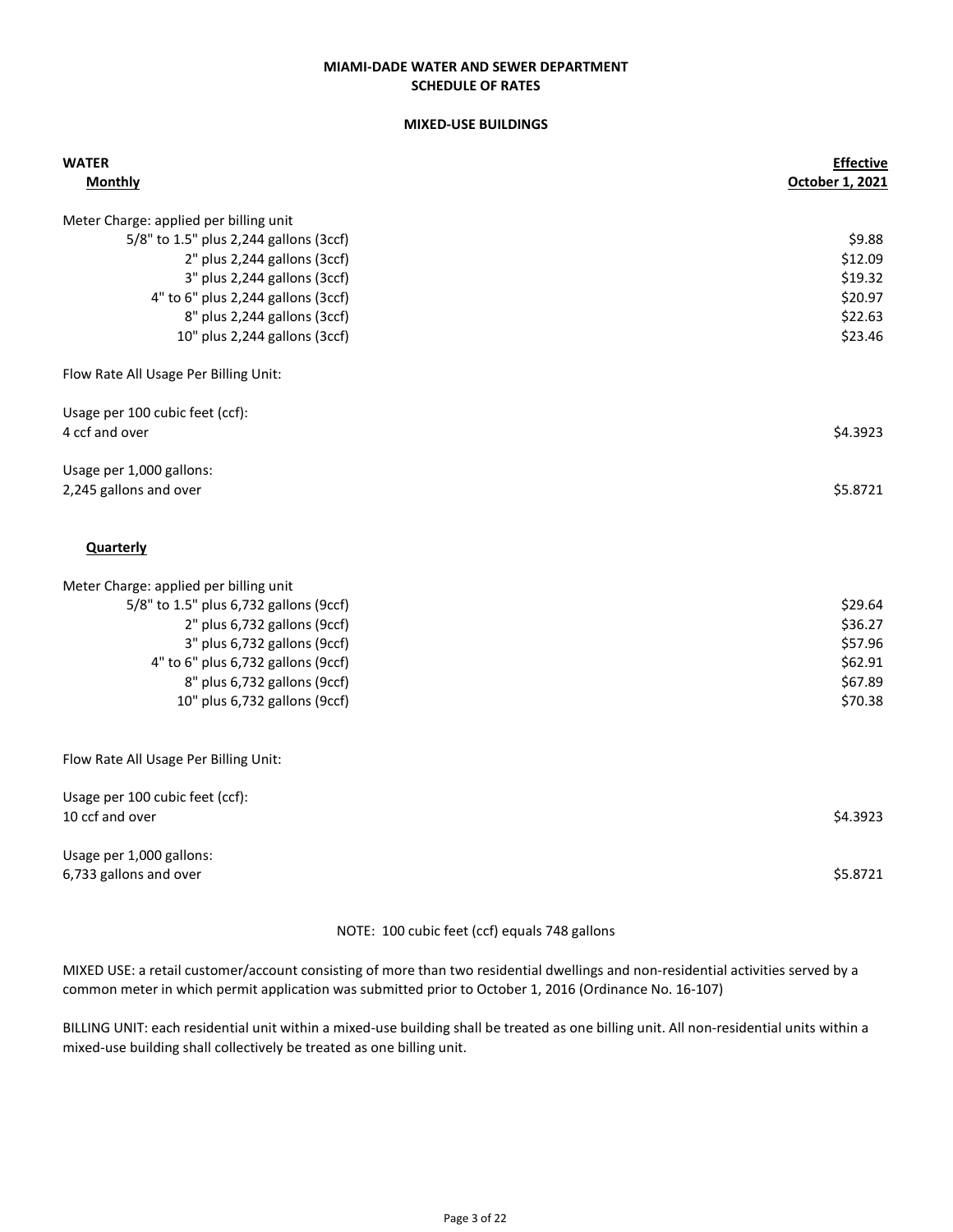### NON-RESIDENTIAL CUSTOMERS

| <b>WATER</b>                    | <b>Effective</b> |  |
|---------------------------------|------------------|--|
| <b>Monthly</b>                  | October 1, 2021  |  |
| Meter Charge:                   | Monthly Charge   |  |
| <b>Meter Size</b>               |                  |  |
| 5/8"                            | \$3.32           |  |
| Flow Rate All Usage:            | Monthly Charge   |  |
| Usage per 100 cubic feet (ccf): |                  |  |
| 0 to 3 ccf                      | \$0.4265         |  |
| 4 to 7 ccf                      | \$3.6845         |  |
| 8 to 17 ccf                     | \$4.9459         |  |
| 18 ccf and over                 | \$8.7059         |  |
| Usage per 1,000 gallons:        |                  |  |
| 0 to 2,244 gallons              | \$0.5702         |  |
| 2,245 to 5,236 gallons          | \$4.9258         |  |
| 5,237 to 12,716 gallons         | \$6.6121         |  |
| 12,717 gallons and over         | \$11.6389        |  |
| Meter Charge:                   | Monthly Charge   |  |
| Meter Size                      |                  |  |
| $1"$                            | \$14.12          |  |
| Flow Rate All Usage:            | Monthly Charge   |  |
| Usage per 100 cubic feet (ccf): |                  |  |
| 0 to 8 ccf                      | \$0.4265         |  |
| 9 to 18 ccf                     | \$3.6845         |  |
| 19 to 43 ccf                    | \$4.9459         |  |
| 44 ccf and over                 | \$8.7059         |  |
| Usage per 1,000 gallons:        |                  |  |
| 0 to 5,984 gallons              | \$0.5702         |  |
| 5,985 to 13,464 gallons         | \$4.9258         |  |
| 13,465 to 32,164 gallons        | \$6.6121         |  |
| 32,165 gallons and over         | \$11.6389        |  |

NOTE: 100 cubic feet (ccf) equals 748 gallons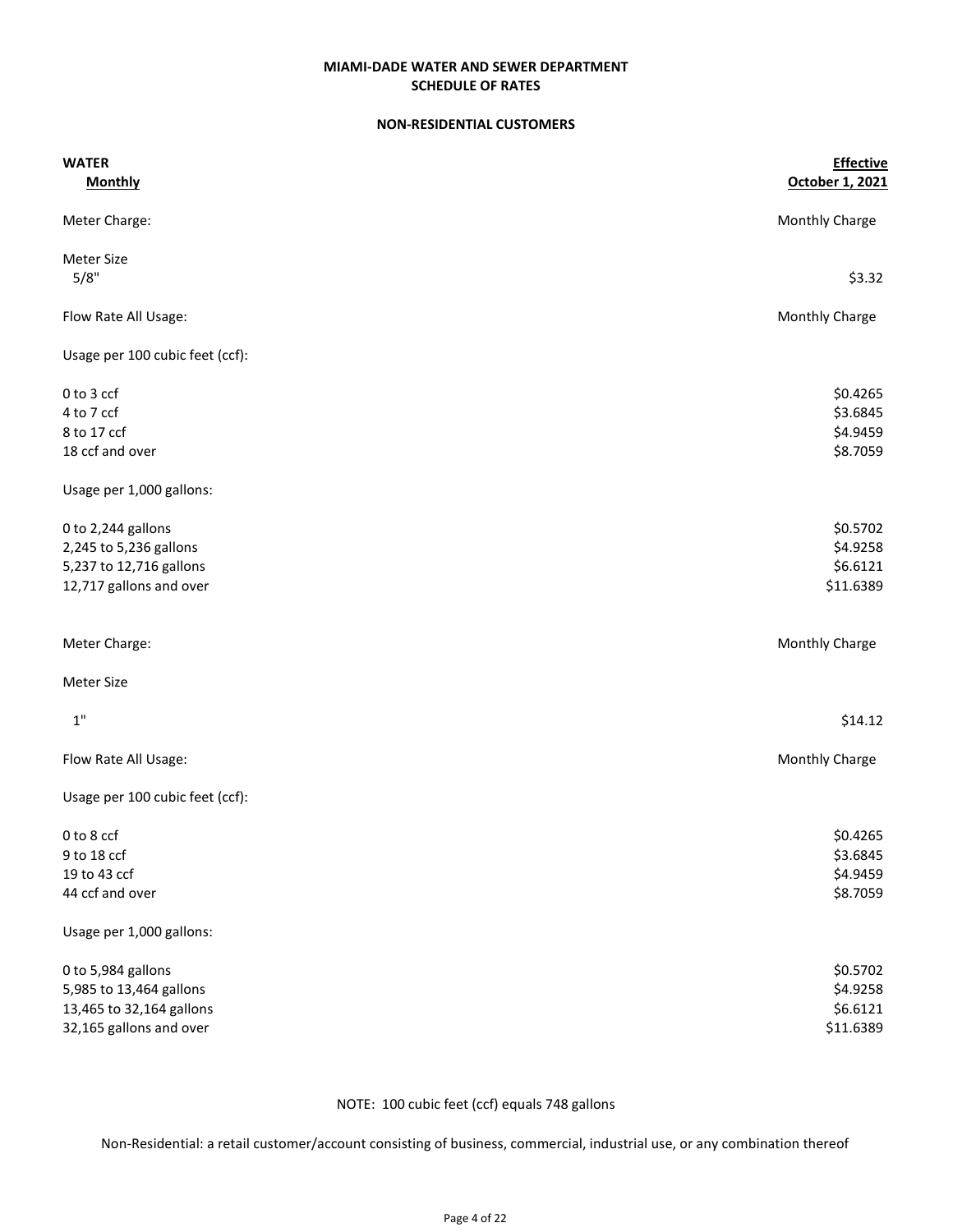## SCHEDULE OF RATES MIAMI-DADE WATER AND SEWER DEPARTMENT

### NON-RESIDENTIAL CUSTOMERS

| <b>WATER</b><br><b>Monthly</b>  | <b>Effective</b><br>October 1, 2021 |
|---------------------------------|-------------------------------------|
|                                 |                                     |
| Meter Charge:                   | Monthly Charge                      |
| <b>Meter Size</b>               |                                     |
| 1.5"                            | \$28.24                             |
| Flow Rate All Usage:            | Monthly Charge                      |
| Usage per 100 cubic feet (ccf): |                                     |
| 0 to 15 ccf                     | \$0.4265                            |
| 16 to 35 ccf                    | \$3.6845                            |
| 36 to 85 ccf                    | \$4.9459                            |
| 86 ccf and over                 | \$8.7059                            |
| Usage per 1,000 gallons:        |                                     |
| 0 to 11,220 gallons             | \$0.5702                            |
| 11,221 to 26,180 gallons        | \$4.9258                            |
| 26,181 to 63,580 gallons        | \$6.6121                            |
| 63,581 gallons and over         | \$11.6389                           |
| Meter Charge:                   | Monthly Charge                      |
| Meter Size                      |                                     |
| 2"                              | \$45.16                             |
| Flow Rate All Usage:            | Monthly Charge                      |
| Usage per 100 cubic feet (ccf): |                                     |
| 0 to 24 ccf                     | \$0.4265                            |
| 25 to 56 ccf                    | \$3.6845                            |
| 57 to 136 ccf                   | \$4.9459                            |
| 137 ccf and over                | \$8.7059                            |
| Usage per 1,000 gallons:        |                                     |
| 0 to 17,952 gallons             | \$0.5702                            |
| 17,953 to 41,888 gallons        | \$4.9258                            |
| 41,889 to 101,728 gallons       | \$6.6121                            |
| 101,729 gallons and over        | \$11.6389                           |

NOTE: 100 cubic feet (ccf) equals 748 gallons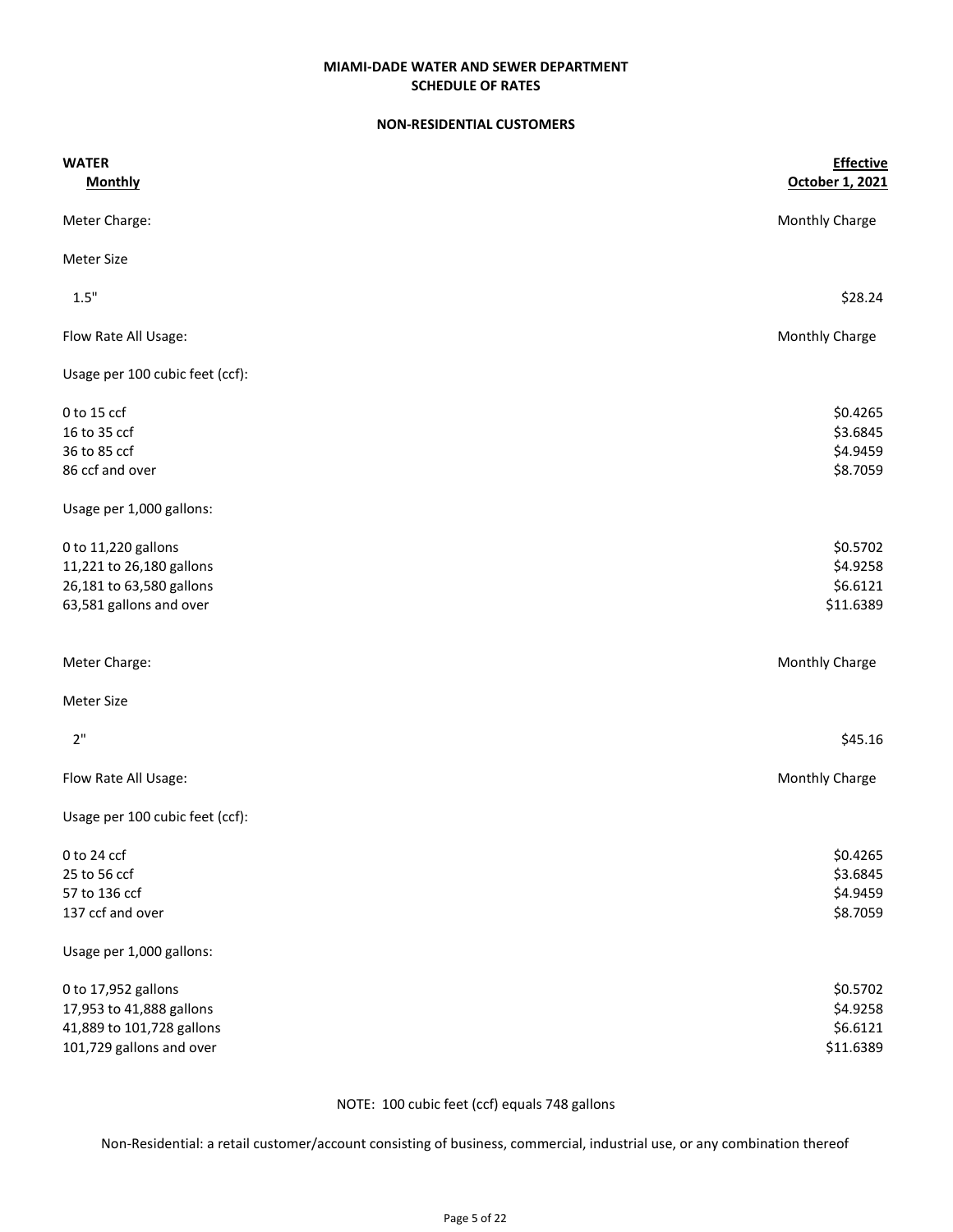### NON-RESIDENTIAL CUSTOMERS

| <b>WATER</b>                    | <b>Effective</b> |
|---------------------------------|------------------|
| <b>Monthly</b>                  | October 1, 2021  |
| Meter Charge:                   | Monthly Charge   |
| <b>Meter Size</b>               |                  |
| 3"                              | \$90.34          |
| Flow Rate All Usage:            | Monthly Charge   |
| Usage per 100 cubic feet (ccf): |                  |
| 0 to 48 ccf                     | \$0.4265         |
| 49 to 112 ccf                   | \$3.6845         |
| 113 to 272 ccf                  | \$4.9459         |
| 273 ccf and over                | \$8.7059         |
| Usage per 1,000 gallons:        |                  |
| 0 to 35,904 gallons             | \$0.5702         |
| 35,905 to 83,776 gallons        | \$4.9258         |
| 83,777 to 203,456 gallons       | \$6.6121         |
| 203,457 gallons and over        | \$11.6389        |
| Meter Charge:                   | Monthly Charge   |
| <b>Meter Size</b>               |                  |
| 4"                              | \$141.15         |
| Flow Rate All Usage:            | Monthly Charge   |
| Usage per 100 cubic feet (ccf): |                  |
| 0 to 75 ccf                     | \$0.4265         |
| 76 to 175 ccf                   | \$3.6845         |
| 176 to 425 ccf                  | \$4.9459         |
| 426 ccf and over                | \$8.7059         |
| Usage per 1,000 gallons:        |                  |
| 0 to 56,100 gallons             | \$0.5702         |
| 56,101 to 130,900 gallons       | \$4.9258         |
| 130,901 to 317,900 gallons      | \$6.6121         |
| 317,901 gallons and over        | \$11.6389        |

NOTE: 100 cubic feet (ccf) equals 748 gallons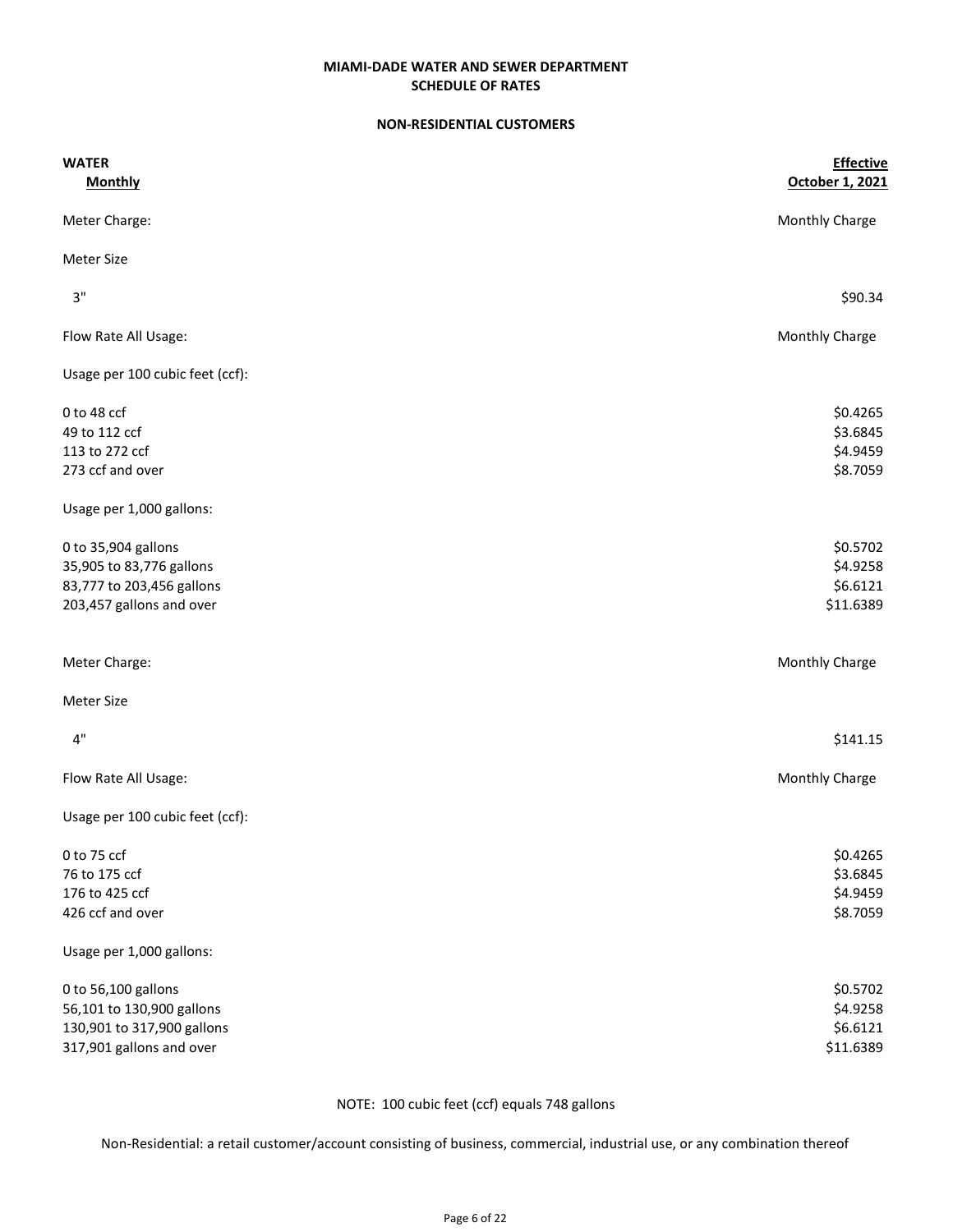#### NON-RESIDENTIAL CUSTOMERS

| <b>WATER</b><br><b>Monthly</b>  | <b>Effective</b><br>October 1, 2021 |
|---------------------------------|-------------------------------------|
|                                 |                                     |
| Meter Charge:                   | Monthly Charge                      |
| <b>Meter Size</b>               |                                     |
| 6"                              | \$282.27                            |
| Flow Rate All Usage:            | <b>Monthly Charge</b>               |
| Usage per 100 cubic feet (ccf): |                                     |
| 0 to 150 ccf                    | \$0.4265                            |
| 151 to 350 ccf                  | \$3.6845                            |
| 351 to 850 ccf                  | \$4.9459                            |
| 851 ccf and over                | \$8.7059                            |
| Usage per 1,000 gallons:        |                                     |
| 0 to 112,200 gallons            | \$0.5702                            |
| 112,201 to 261,800 gallons      | \$4.9258                            |
| 261,801 to 635,800 gallons      | \$6.6121                            |
| 635,801 gallons and over        | \$11.6389                           |
| Meter Charge:                   | Monthly Charge                      |
| Meter Size                      |                                     |
| 8"                              | \$451.65                            |
| Flow Rate All Usage:            | Monthly Charge                      |
| Usage per 100 cubic feet (ccf): |                                     |
| 0 to 240 ccf                    | \$0.4265                            |
| 241 to 560 ccf                  | \$3.6845                            |
| 561 ccf to 1,360 ccf            | \$4.9459                            |
| 1,361 ccf and over              | \$8.7059                            |
| Usage per 1,000 gallons:        |                                     |
| 0 to 179,520 gallons            | \$0.5702                            |
| 179,521 to 418,880 gallons      | \$4.9258                            |
| 418,881 to 1,017,280 gallons    | \$6.6121                            |
| 1,017,281 gallons and over      | \$11.6389                           |

NOTE: 100 cubic feet (ccf) equals 748 gallons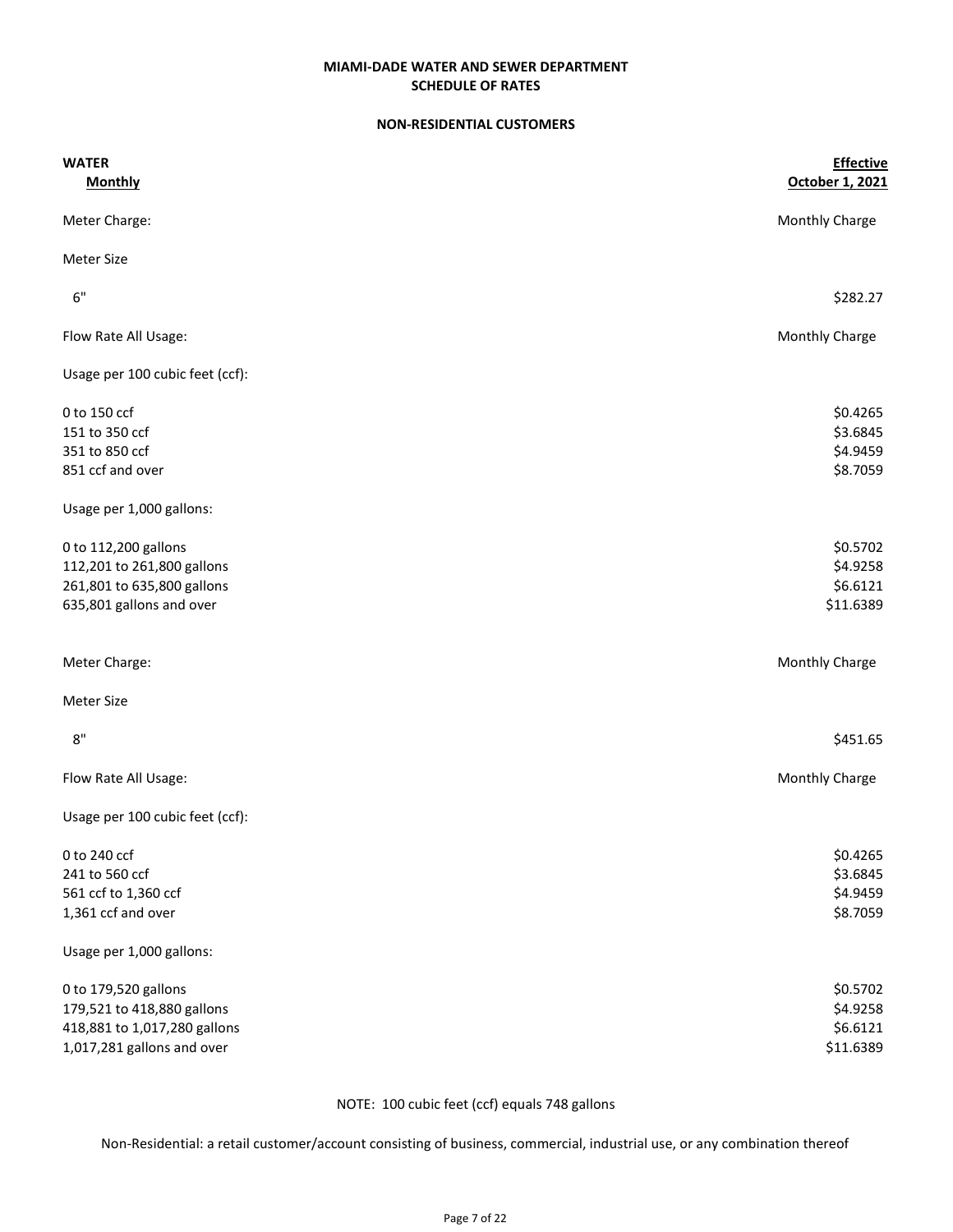#### NON-RESIDENTIAL CUSTOMERS

| <b>WATER</b>                    | <b>Effective</b> |
|---------------------------------|------------------|
| <b>Monthly</b>                  | October 1, 2021  |
| Meter Charge:                   | Monthly Charge   |
| <b>Meter Size</b>               |                  |
| 10"                             | \$649.25         |
| Flow Rate All Usage:            | Monthly Charge   |
| Usage per 100 cubic feet (ccf): |                  |
| 0 to 345 ccf                    | \$0.4265         |
| 346 to 805 ccf                  | \$3.6845         |
| 806 to 1,955 ccf                | \$4.9459         |
| 1,956 ccf and over              | \$8.7059         |
| Usage per 1,000 gallons:        |                  |
| 0 to 258,060 gallons            | \$0.5702         |
| 258,061 to 602,140 gallons      | \$4.9258         |
| 602,141 to 1,462,340 gallons    | \$6.6121         |
| 1,462,341 gallons and over      | \$11.6389        |
| Meter Charge:                   | Monthly Charge   |
| <b>Meter Size</b>               |                  |
| 12"                             | \$1,213.81       |
| Flow Rate All Usage:            | Monthly Charge   |
| Usage per 100 cubic feet (ccf): |                  |
| 0 to 645 ccf                    | \$0.4265         |
| 646 to 1,505 ccf                | \$3.6845         |
| 1506 to 3,655 ccf               | \$4.9459         |
| 3,656 ccf and over              | \$8.7059         |
| Usage per 1,000 gallons:        |                  |
| 0 to 482,460 gallons            | \$0.5702         |
| 482,461 to 1,125,740 gallons    | \$4.9258         |
| 1,125,741 to 2,733,940 gallons  | \$6.6121         |
| 2,733,941 gallons and over      | \$11.6389        |

NOTE: 100 cubic feet (ccf) equals 748 gallons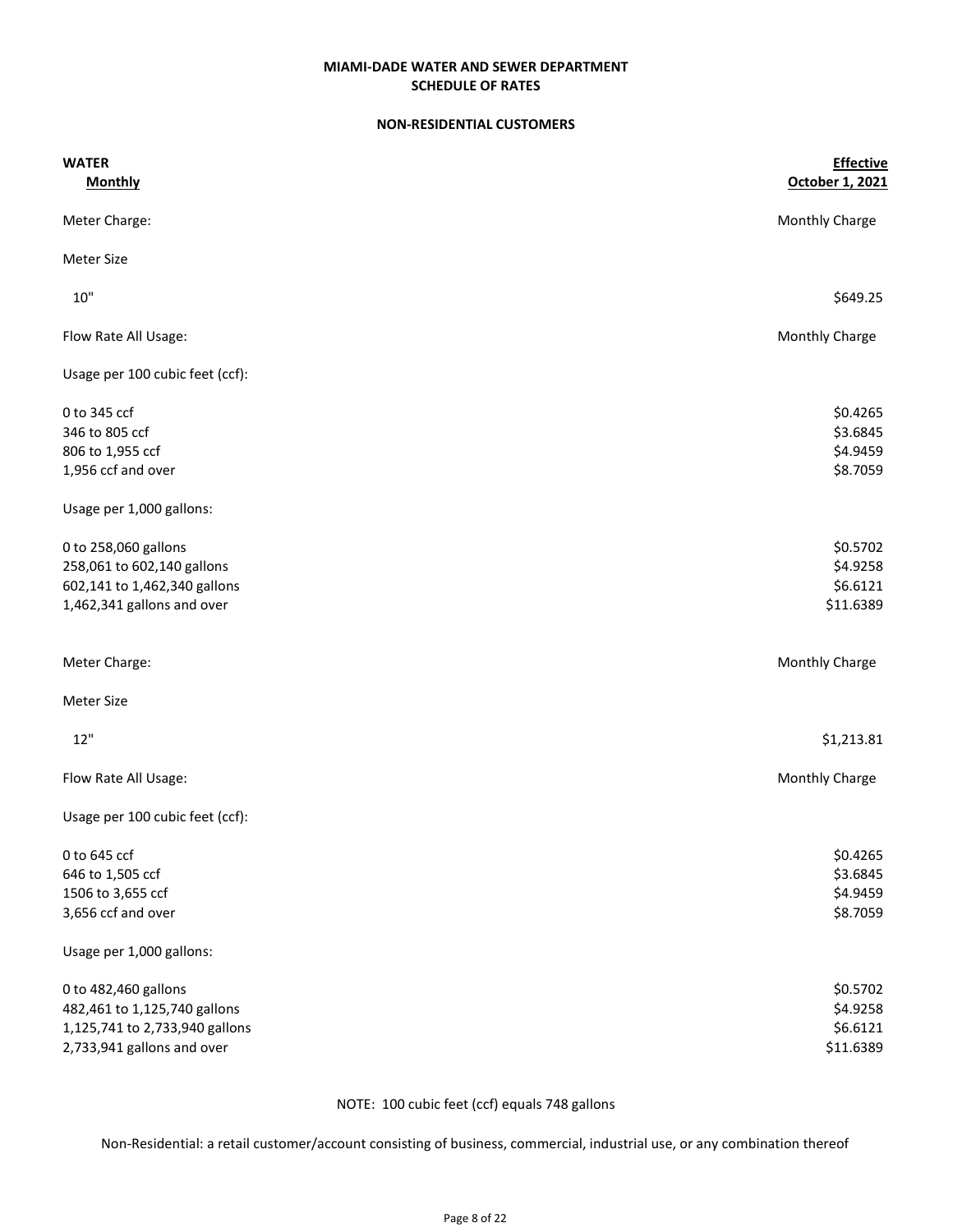#### NON-RESIDENTIAL CUSTOMERS

| <b>WATER</b>                    | <b>Effective</b> |
|---------------------------------|------------------|
| <b>Monthly</b>                  | October 1, 2021  |
| Meter Charge:                   | Monthly Charge   |
| <b>Meter Size</b>               |                  |
| 14"                             | \$2,258.23       |
| Flow Rate All Usage:            | Monthly Charge   |
| Usage per 100 cubic feet (ccf): |                  |
| 0 to 1,200 ccf                  | \$0.4265         |
| 1,201 to 2,800 ccf              | \$3.6845         |
| 2,801 to 6,800 ccf              | \$4.9459         |
| 6,801 ccf and over              | \$8.7059         |
| Usage per 1,000 gallons:        |                  |
| 0 to 897,600 gallons            | \$0.5702         |
| 897,601 to 2,094,400 gallons    | \$4.9258         |
| 2,094,401 to 5,086,400 gallons  | \$6.6121         |
| 5,086,401 gallons and over      | \$11.6389        |
| Meter Charge:                   | Monthly Charge   |
| <b>Meter Size</b>               |                  |
| 16"                             | \$3,105.08       |
| Flow Rate All Usage:            | Monthly Charge   |
| Usage per 100 cubic feet (ccf): |                  |
| 0 to 1,650 ccf                  | \$0.4265         |
| 1,651 to 3,850 ccf              | \$3.6845         |
| 3,851 to 9,350 ccf              | \$4.9459         |
| 9,351 ccf and over              | \$8.7059         |
| Usage per 1,000 gallons:        |                  |
| 0 to 1,234,200 gallons          | \$0.5702         |
| 1,234,201 to 2,879,800 gallons  | \$4.9258         |
| 2,879,801 to 6,993,800 gallons  | \$6.6121         |
| 6,993,801 gallons and over      | \$11.6389        |

NOTE: 100 cubic feet (ccf) equals 748 gallons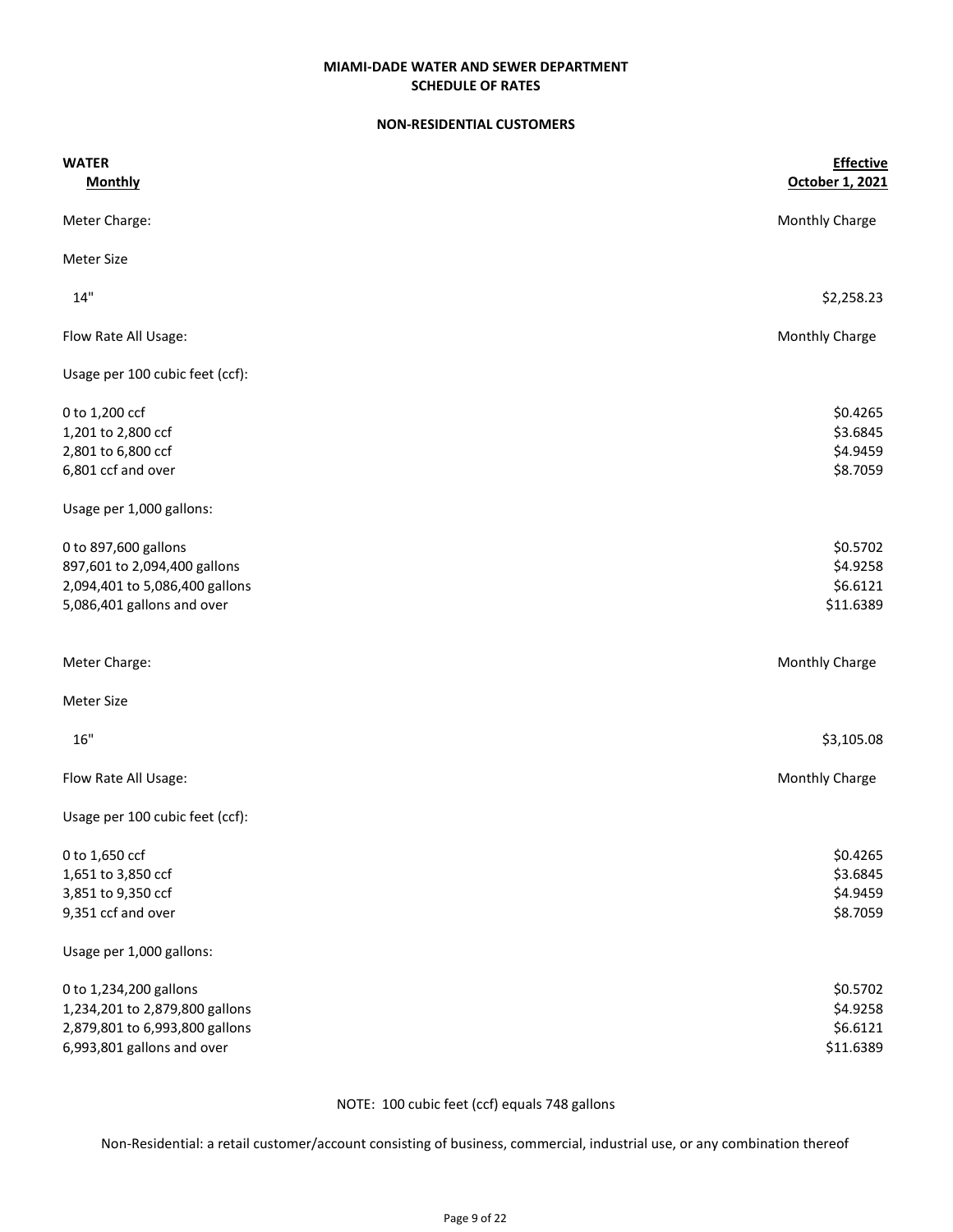### NON-RESIDENTIAL CUSTOMERS

| <b>WATER</b>                     | <b>Effective</b> |
|----------------------------------|------------------|
| <b>Quarterly</b>                 | October 1, 2021  |
| Meter Charge:                    | Quarterly Charge |
| <b>Meter Size</b>                |                  |
| 5/8"                             | \$9.96           |
| Flow Rate All Usage:             | Quarterly Charge |
| Usage per 100 cubic feet (ccf):  |                  |
| 0 to 9 ccf                       | \$0.4265         |
| 10 to 21 ccf                     | \$3.6845         |
| 22 to 51 ccf                     | \$4.9459         |
| 52 ccf and over                  | \$8.7059         |
| Usage per 1,000 gallons:         |                  |
| 0 to 6,732 gallons               | \$0.5702         |
| 6,733 to 15,708 gallons          | \$4.9258         |
| 15,709 to 38,148 gallons         | \$6.6121         |
| 38,149 gallons and over          | \$11.6389        |
| Meter Charge:                    | Quarterly Charge |
| <b>Meter Size</b>                |                  |
| $1"$                             | \$42.36          |
| Flow Rate All Usage:             | Quarterly Charge |
| Usage per 100 cubic feet (ccf):  |                  |
| 0 to 24 ccf                      | \$0.4265         |
| 25 to 54 ccf                     | \$3.6845         |
| 55 to 129 ccf                    | \$4.9459         |
| 130 ccf and over                 | \$8.7059         |
| Usage per 1,000 gallons:         |                  |
| 0 to 17,952 gallons              | \$0.5702         |
| 17,953 gallons to 40,392 gallons | \$4.9258         |
| 40,393 to 96,492 gallons         | \$6.6121         |
| 96,493 gallons and over          | \$11.6389        |

NOTE: 100 cubic feet (ccf) equals 748 gallons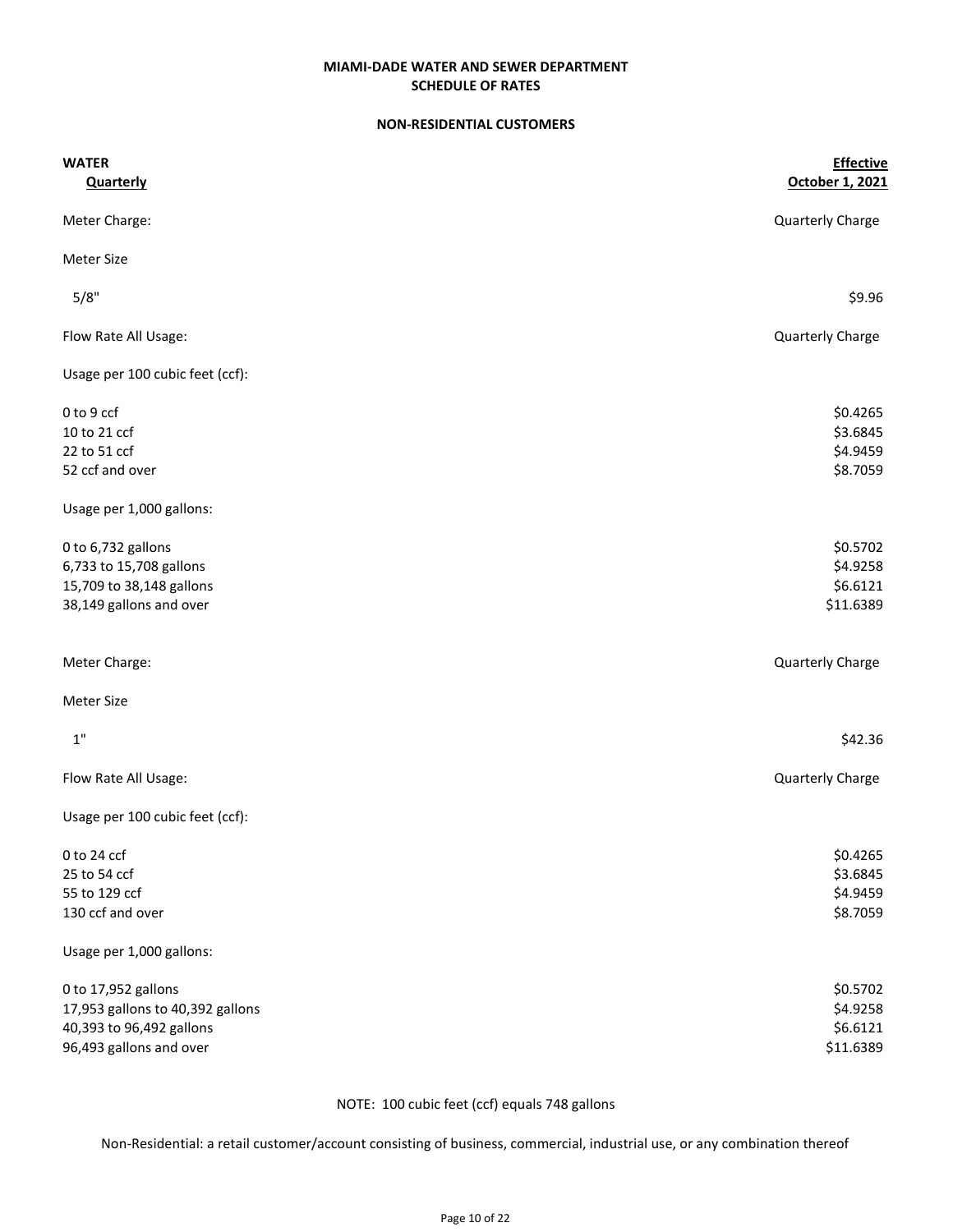#### NON-RESIDENTIAL CUSTOMERS

| <b>WATER</b>                    | <b>Effective</b> |
|---------------------------------|------------------|
| <b>Quarterly</b>                | October 1, 2021  |
| Meter Charge:                   | Quarterly Charge |
| <b>Meter Size</b>               |                  |
| 1.5"                            | \$84.72          |
| Flow Rate All Usage:            | Quarterly Charge |
| Usage per 100 cubic feet (ccf): |                  |
| 0 to 45 ccf                     | \$0.4265         |
| 46 to 105 ccf                   | \$3.6845         |
| 106 to 255 ccf                  | \$4.9459         |
| 256 ccf and over                | \$8.7059         |
| Usage per 1,000 gallons:        |                  |
| 0 to 33,660 gallons             | \$0.5702         |
| 33,661 to 78,540 gallons        | \$4.9258         |
| 78,541 to 190,740 gallons       | \$6.6121         |
| 190,741 gallons and over        | \$11.6389        |
| Meter Charge:                   | Quarterly Charge |
| <b>Meter Size</b>               |                  |
| 2"                              | \$135.48         |
| Flow Rate All Usage:            | Quarterly Charge |
| Usage per 100 cubic feet (ccf): |                  |
| 0 to 72 ccf                     | \$0.4265         |
| 73 to 168 ccf                   | \$3.6845         |
| 169 to 408 ccf                  | \$4.9459         |
| 409 ccf and over                | \$8.7059         |
| Usage per 1,000 gallons:        |                  |
| 0 to 53,856 gallons             | \$0.5702         |
| 53,857 to 125,664 gallons       | \$4.9258         |
| 125,665 to 305,184 gallons      | \$6.6121         |
| 305,185 gallons and over        | \$11.6389        |

NOTE: 100 cubic feet (ccf) equals 748 gallons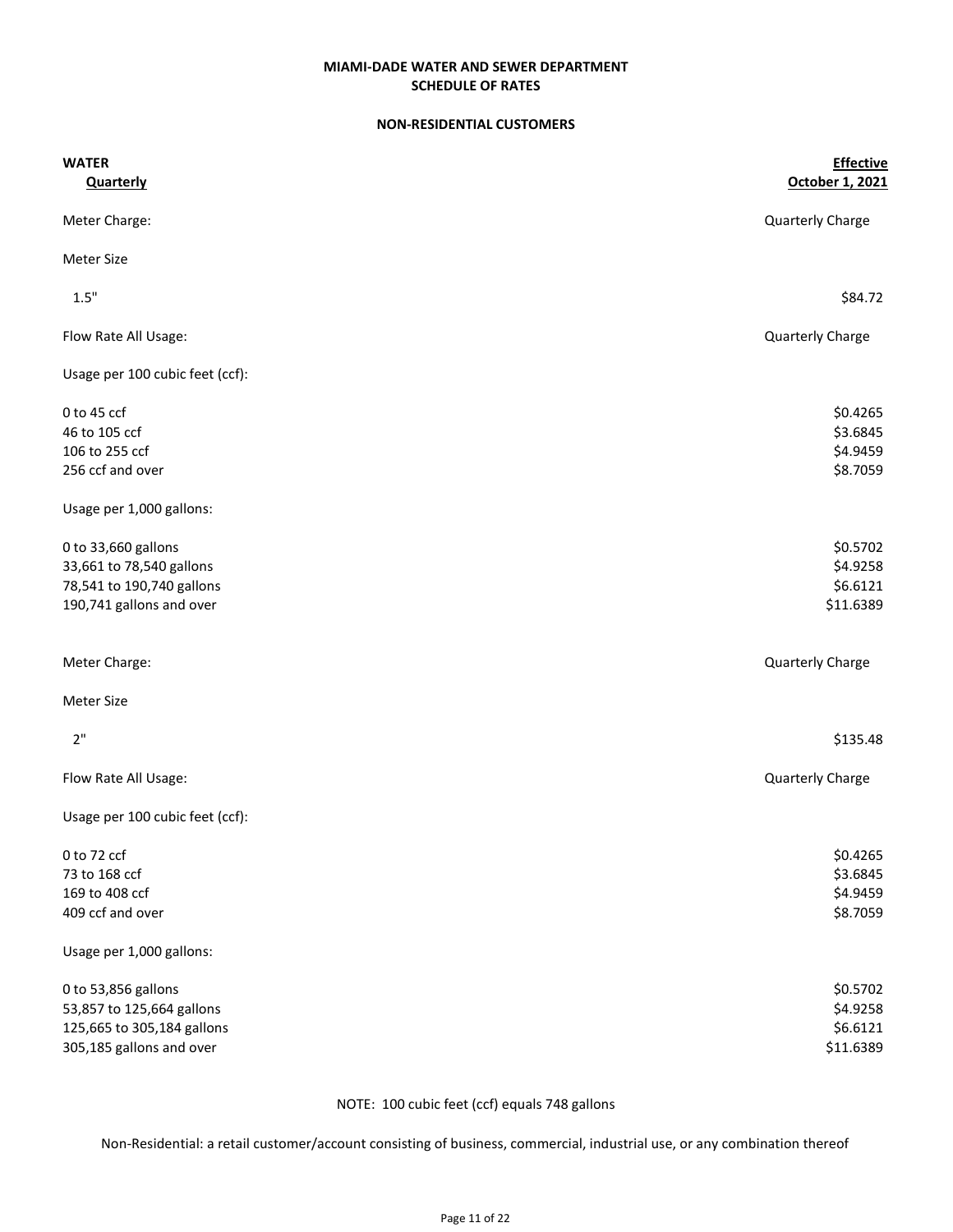#### NON-RESIDENTIAL CUSTOMERS

| <b>WATER</b>                    | <b>Effective</b> |
|---------------------------------|------------------|
| <b>Quarterly</b>                | October 1, 2021  |
| Meter Charge:                   | Quarterly Charge |
| <b>Meter Size</b>               |                  |
| 3"                              | \$271.02         |
| Flow Rate All Usage:            | Quarterly Charge |
| Usage per 100 cubic feet (ccf): |                  |
| 0 to 144 ccf                    | \$0.4265         |
| 145 to 336 ccf                  | \$3.6845         |
| 337 to 816 ccf                  | \$4.9459         |
| 817 ccf and over                | \$8.7059         |
| Usage per 1,000 gallons:        |                  |
| 0 to 107,712 gallons            | \$0.5702         |
| 107,713 to 251,328 gallons      | \$4.9258         |
| 251,329 to 610,368 gallons      | \$6.6121         |
| 610,369 gallons and over        | \$11.6389        |
| Meter Charge:                   | Quarterly Charge |
| <b>Meter Size</b>               |                  |
| 4"                              | \$423.45         |
| Flow Rate All Usage:            | Quarterly Charge |
| Usage per 100 cubic feet (ccf): |                  |
| 0 to 225 ccf                    | \$0.4265         |
| 226 to 525 ccf                  | \$3.6845         |
| 526 to 1,275 ccf                | \$4.9459         |
| 1,276 ccf and over              | \$8.7059         |
| Usage per 1,000 gallons:        |                  |
| 0 to 168,300 gallons            | \$0.5702         |
| 168,301 to 392,700 gallons      | \$4.9258         |
| 392,701 to 953,700 gallons      | \$6.6121         |
| 953,701 gallons and over        | \$11.6389        |

NOTE: 100 cubic feet (ccf) equals 748 gallons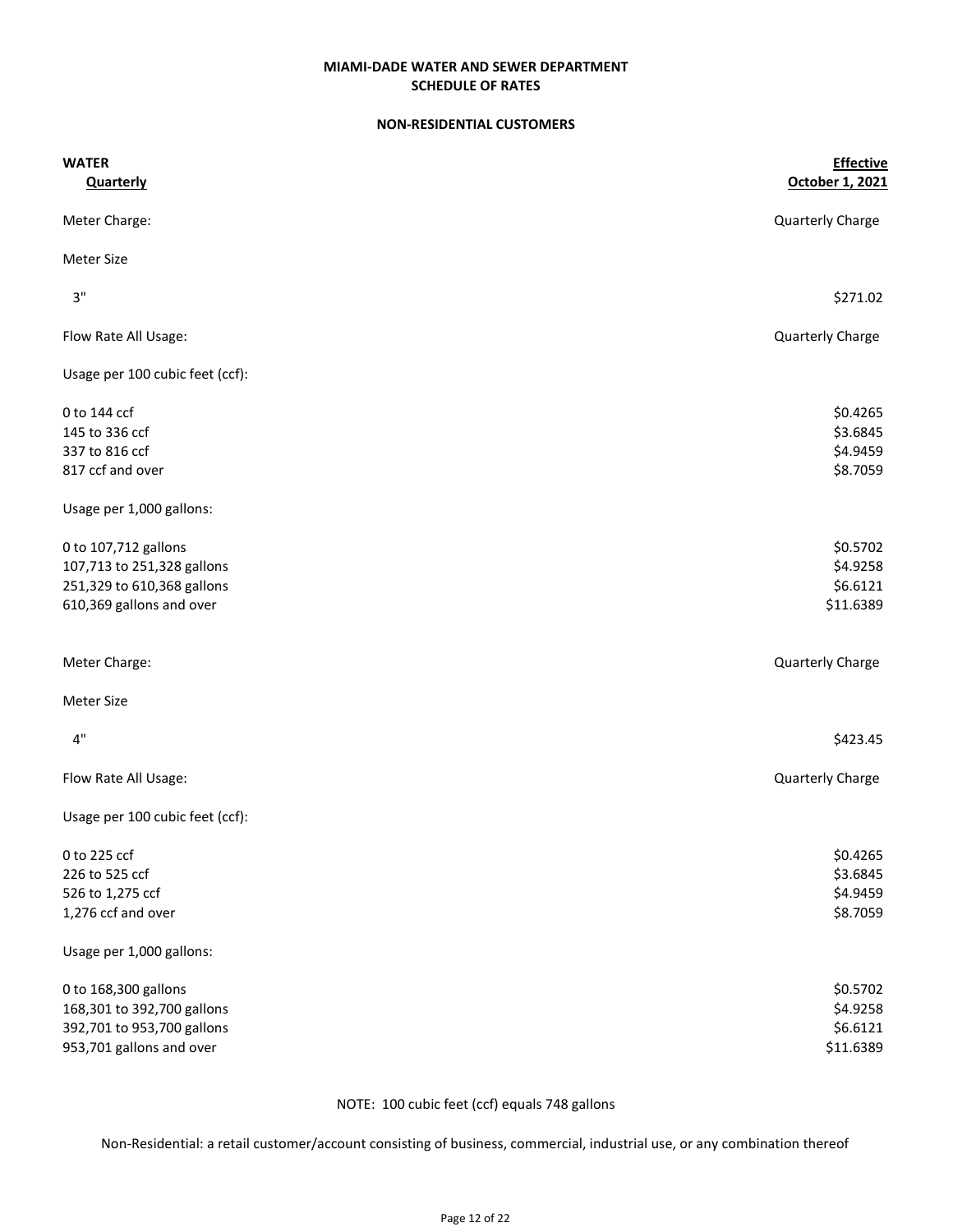#### NON-RESIDENTIAL CUSTOMERS

| <b>WATER</b>                    | <b>Effective</b> |
|---------------------------------|------------------|
| <b>Quarterly</b>                | October 1, 2021  |
| Meter Charge:                   | Quarterly Charge |
| <b>Meter Size</b>               |                  |
| 6"                              | \$846.81         |
| Flow Rate All Usage:            | Quarterly Charge |
| Usage per 100 cubic feet (ccf): |                  |
| 0 to 450 ccf                    | \$0.4265         |
| 451 to 1,050 ccf                | \$3.6845         |
| 1,051 to 2,550 ccf              | \$4.9459         |
| 2,551 ccf and over              | \$8.7059         |
| Usage per 1,000 gallons:        |                  |
| 0 to 336,600 gallons            | \$0.5702         |
| 336,601 to 785,400 gallons      | \$4.9258         |
| 785,401 to 1,907,400 gallons    | \$6.6121         |
| 1,907,401 gallons and over      | \$11.6389        |
| Meter Charge:                   | Quarterly Charge |
| <b>Meter Size</b>               |                  |
| 8"                              | \$1,354.95       |
| Flow Rate All Usage:            |                  |
| Usage per 100 cubic feet (ccf): | Quarterly Charge |
| 0 to 720 ccf                    | \$0.4265         |
| 721 to 1,680 ccf                | \$3.6845         |
| 1,681 to 4,080 ccf              | \$4.9459         |
| 4,081 ccf and over              | \$8.7059         |
| Usage per 1,000 gallons:        |                  |
| 0 to 538,560 gallons            | \$0.5702         |
| 538,561 to 1,256,640 gallons    | \$4.9258         |
| 1,256,641 to 3,051,840 gallons  | \$6.6121         |
| 3,051,841 gallons and over      | \$11.6389        |

NOTE: 100 cubic feet (ccf) equals 748 gallons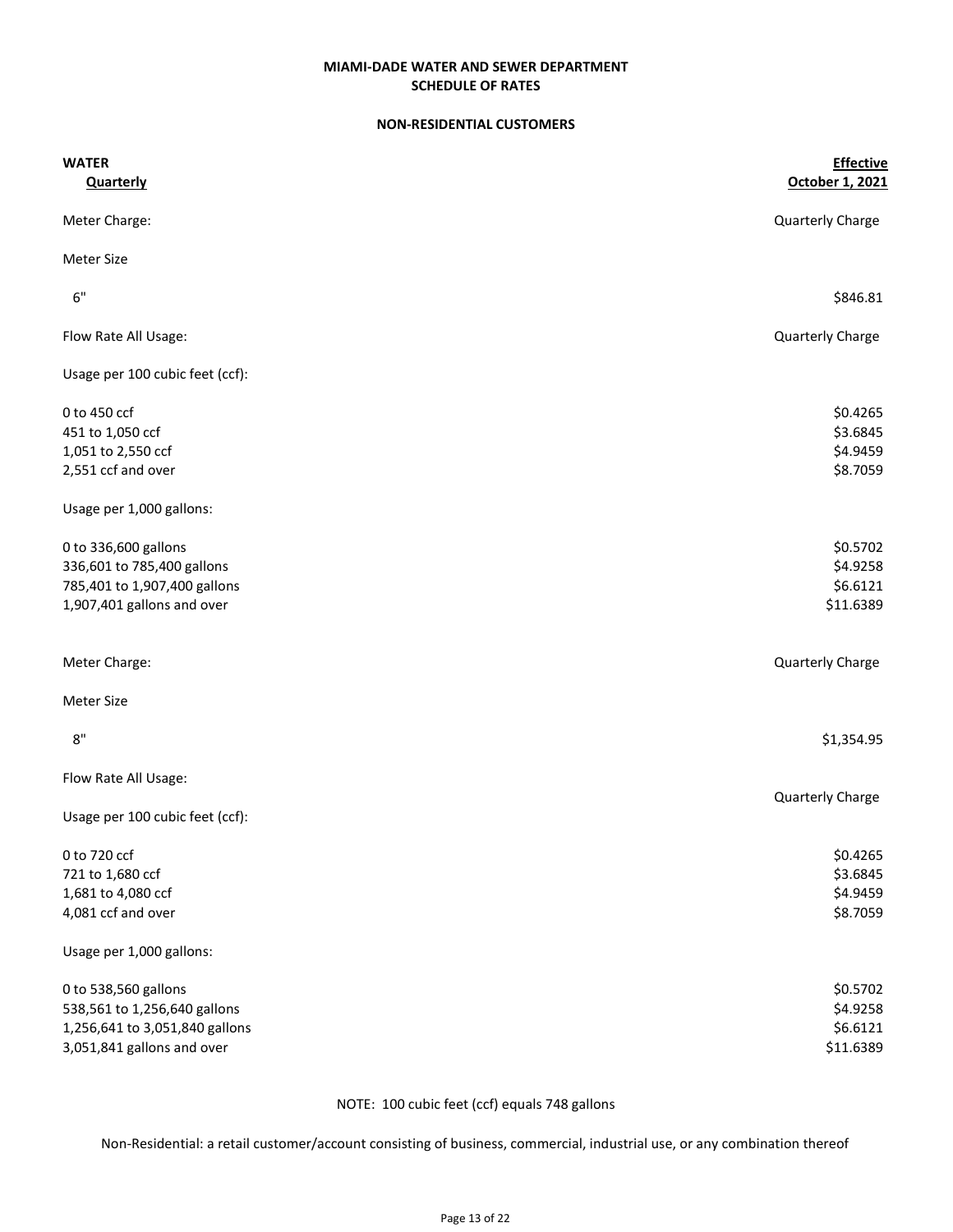#### NON-RESIDENTIAL CUSTOMERS

| <b>WATER</b>                    | <b>Effective</b> |
|---------------------------------|------------------|
| <b>Quarterly</b>                | October 1, 2021  |
| Meter Charge:                   | Quarterly Charge |
| <b>Meter Size</b>               |                  |
| $10"$                           | \$1,947.75       |
| Flow Rate All Usage:            | Quarterly Charge |
| Usage per 100 cubic feet (ccf): |                  |
| 0 to 1,035 ccf                  | \$0.4265         |
| 1,036 to 2,415 ccf              | \$3.6845         |
| 2,416 to 5,865 ccf              | \$4.9459         |
| 5,866 ccf and over              | \$8.7059         |
| Usage per 1,000 gallons:        |                  |
| 0 to 774,180 gallons            | \$0.5702         |
| 774,181 to 1,806,420 gallons    | \$4.9258         |
| 1,806,421 to 4,387,020 gallons  | \$6.6121         |
| 4,387,021 gallons and over      | \$11.6389        |
| Meter Charge:                   | Quarterly Charge |
| <b>Meter Size</b>               |                  |
| 12"                             | \$3,641.43       |
| Flow Rate All Usage:            | Quarterly Charge |
| Usage per 100 cubic feet (ccf): |                  |
| 0 to 1,935 ccf                  | \$0.4265         |
| 1,936 to 4,515 ccf              | \$3.6845         |
| 4,516 to 10,965 ccf             | \$4.9459         |
| 10,966 ccf and over             | \$8.7059         |
| Usage per 1,000 gallons:        |                  |
| 0 to 1,447,380 gallons          | \$0.5702         |
| 1,447,381 to 3,377,220 gallons  | \$4.9258         |
| 3,377,221 to 8,201,820 gallons  | \$6.6121         |
| 8,201,821 gallons and over      | \$11.6389        |

NOTE: 100 cubic feet (ccf) equals 748 gallons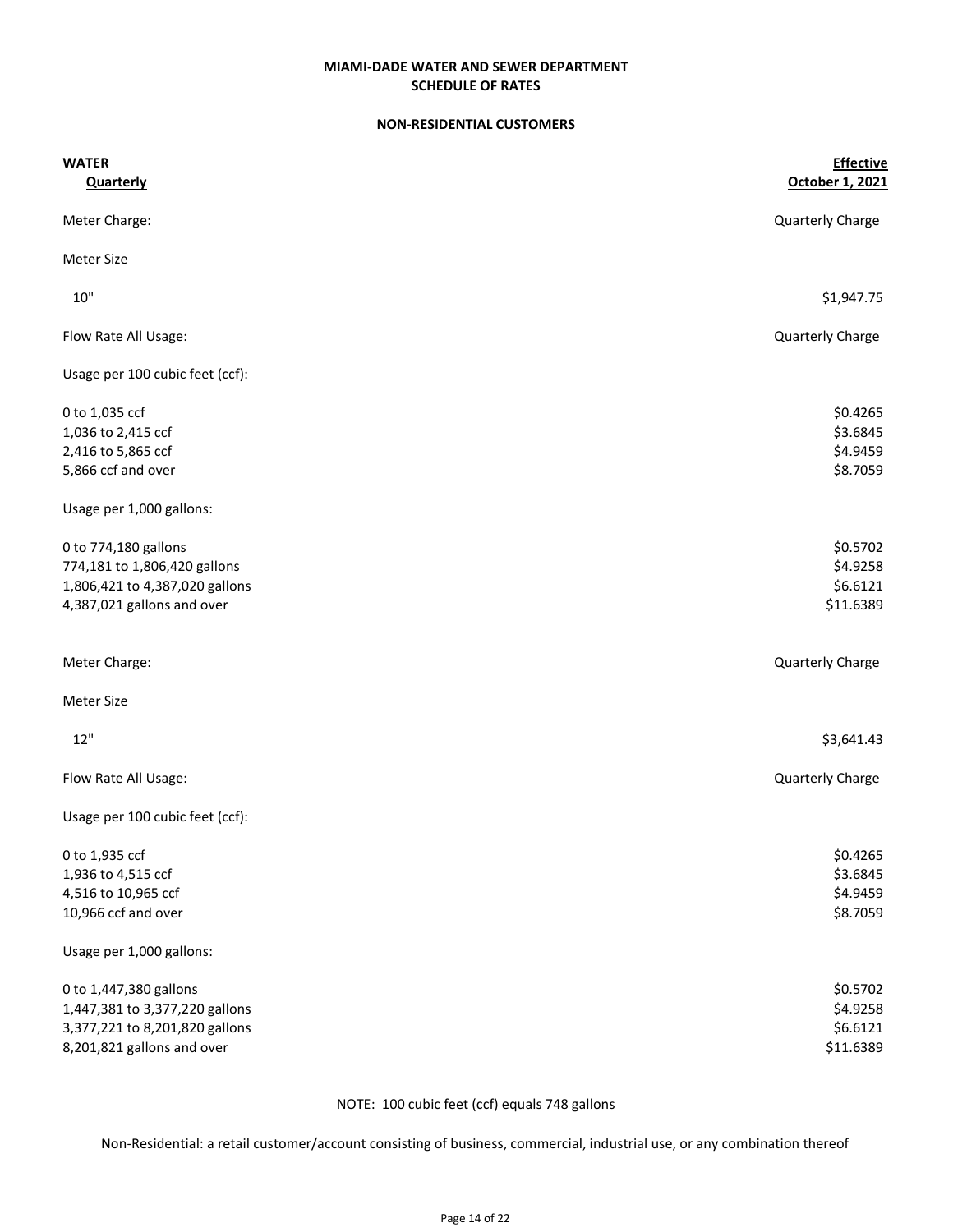## SCHEDULE OF RATES MIAMI-DADE WATER AND SEWER DEPARTMENT

### NON-RESIDENTIAL CUSTOMERS

| <b>WATER</b>                    | <b>Effective</b><br>October 1, 2021 |
|---------------------------------|-------------------------------------|
| <b>Quarterly</b>                |                                     |
| Meter Charge:                   | Quarterly Charge                    |
| <b>Meter Size</b>               |                                     |
| 14"                             | \$6,774.69                          |
| Flow Rate All Usage:            | Quarterly Charge                    |
| Usage per 100 cubic feet (ccf): |                                     |
| 0 to 3,600 ccf                  | \$0.4265                            |
| 3,601 to 8,400 ccf              | \$3.6845                            |
| 8,401 to 20,400 ccf             | \$4.9459                            |
| 20,401 ccf and over             | \$8.7059                            |
| Usage per 1,000 gallons:        |                                     |
| 0 to 2,692,800 gallons          | \$0.5702                            |
| 2,692,801 to 6,283,200 gallons  | \$4.9258                            |
| 6,283,201 to 15,259,200 gallons | \$6.6121                            |
| 15,259,201 gallons and over     | \$11.6389                           |
| Meter Charge:                   | Quarterly Charge                    |
| <b>Meter Size</b>               |                                     |
| 16"                             | \$9,315.24                          |
| Flow Rate All Usage:            | Quarterly Charge                    |
| Usage per 100 cubic feet (ccf): |                                     |
| 0 to 4,950 ccf                  | \$0.4265                            |
| 4,951 to 11,550 ccf             | \$3.6845                            |
| 11,551 to 28,050 ccf            | \$4.9459                            |
| 28,051 ccf and over             | \$8.7059                            |
| Usage per 1,000 gallons:        |                                     |
| 0 to 3,702,600 gallons          | \$0.5702                            |
| 3,702,601 to 8,639,400 gallons  | \$4.9258                            |
| 8,639,401 to 20,981,400 gallons | \$6.6121                            |
| 20,981,401 gallons and over     | \$11.6389                           |

NOTE: 100 cubic feet (ccf) equals 748 gallons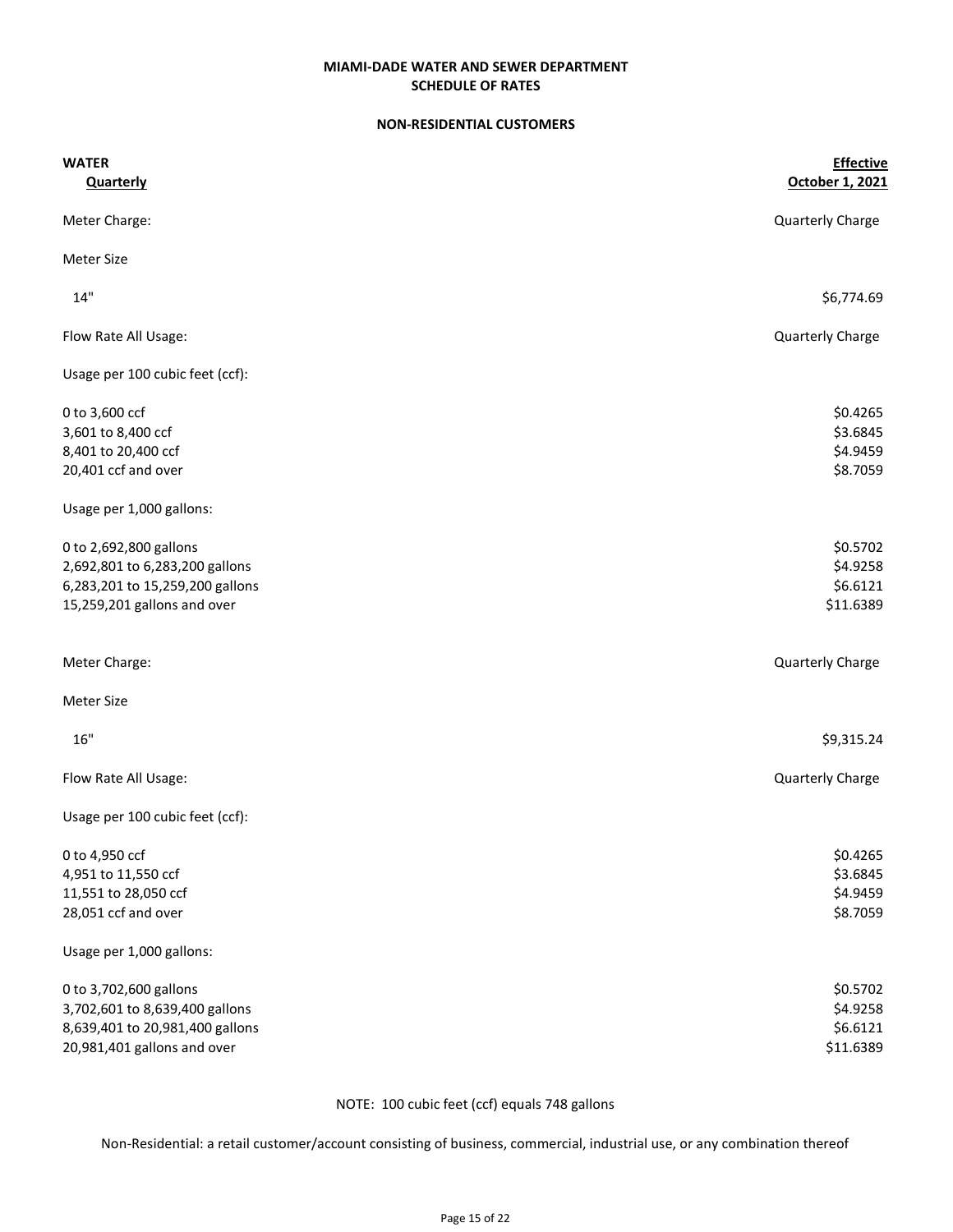#### RESIDENTIAL CUSTOMERS

| <b>WASTEWATER DISPOSAL</b>                        | <b>Effective</b> |
|---------------------------------------------------|------------------|
| <b>Monthly</b>                                    | October 1, 2021  |
| Base Facility Charge (based on water meter size): | Monthly Charge   |
| <b>Meter Size</b>                                 |                  |
| 5/8" plus 2,244 gallons (3ccf)                    | \$7.19           |
| 1" plus 2,244 gallons (3ccf)                      | \$19.65          |
| 1.5" plus 2,244 gallons (3ccf)                    | \$37.35          |
| 2" plus 2,244 gallons (3ccf)                      | \$58.59          |
| 3" plus 2,244 gallons (3ccf)                      | \$115.20         |
| Flow Rate All Usage:                              | Monthly Charge   |
|                                                   |                  |
| Usage per 100 cubic feet (ccf):                   |                  |
| 4 ccf and over                                    | \$6.8172         |
| Usage per 1,000 gallons:                          |                  |
| 2,245 gallons and over                            | \$9.1139         |
| Quarterly                                         |                  |
| Base Facility Charge (based on water meter size): | Quarterly Charge |
| <b>Meter Size</b>                                 |                  |
| 5/8" plus 6,732 gallons (9ccf)                    | \$21.57          |
| 1" plus 6,732 gallons (9ccf)                      | \$58.95          |
| 1.5" plus 6,732 gallons (9ccf)                    | \$112.05         |
| 2" plus 6,732 gallons (9ccf)                      | \$175.77         |
| 3" plus 6,732 gallons (9ccf)                      | \$345.60         |
| Flow Rate All Usage:                              | Quarterly Charge |
|                                                   |                  |
| Usage per 100 cubic feet (ccf):                   |                  |
| 10 ccf and over                                   | \$6.8172         |
| Usage per 1,000 gallons:                          |                  |
| 6,733 gallons and over                            | \$9.1139         |

NOTE: 100 cubic feet (ccf) equals 748 gallons

Residential: a retail customer/account consisting of a single family residence or duplex being served by a common meter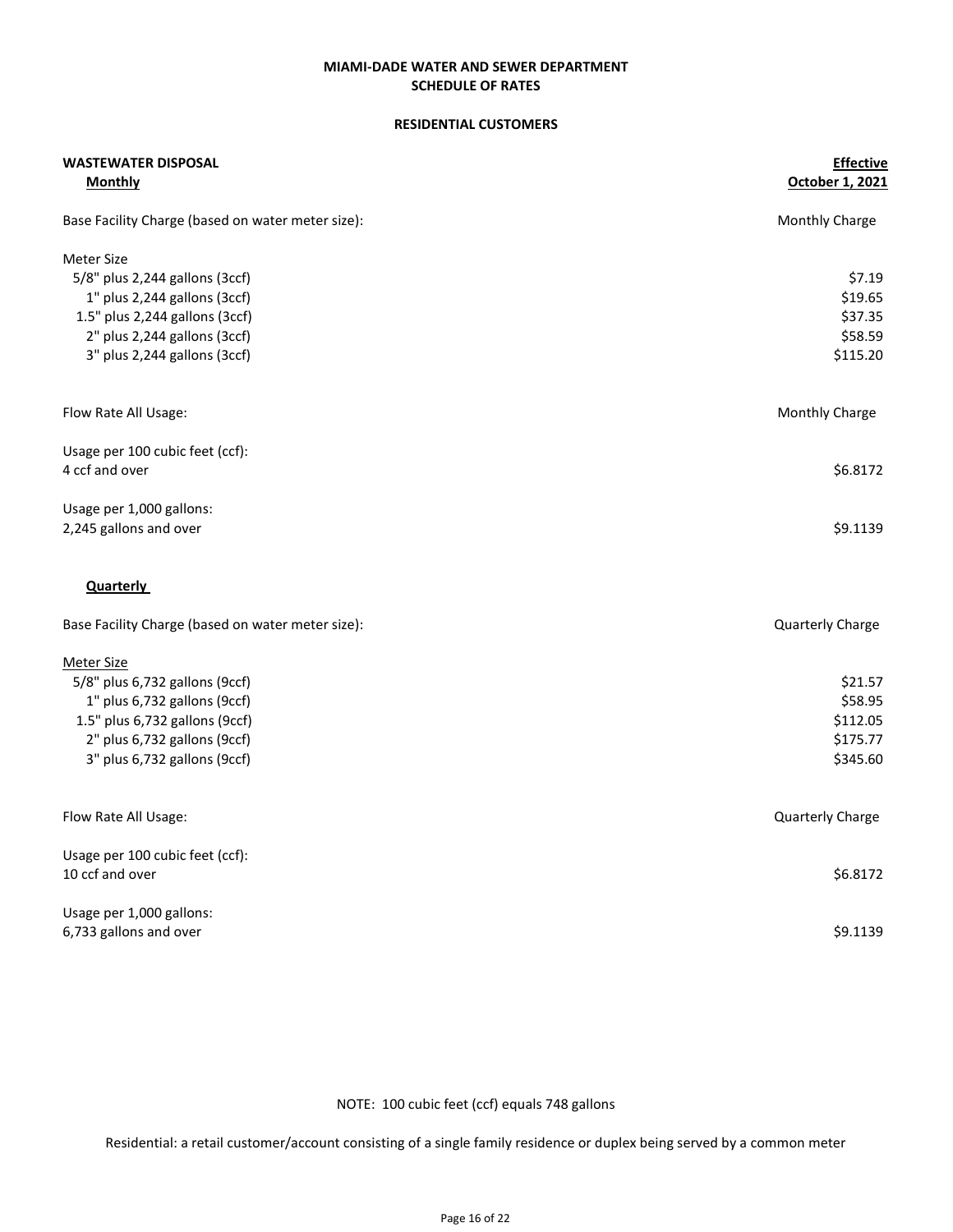### MULTI-FAMILY DWELLINGS (MFD)

| <b>WASTEWATER DISPOSAL</b><br><b>Monthly</b>                                                                | <b>Effective</b><br>October 1, 2021 |
|-------------------------------------------------------------------------------------------------------------|-------------------------------------|
|                                                                                                             | Monthly Charge                      |
| Base Facility Charge: based on water meter size; applied per unit<br>5/8" to 16" plus 2,244 gallons (3ccf): | \$7.19                              |
| Flow Rate All Usage Per Unit:                                                                               | Monthly Charge                      |
| Usage per 100 cubic feet (ccf):                                                                             |                                     |
| 4 ccf and over                                                                                              | \$6.8172                            |
| Usage per 1,000 gallons:                                                                                    |                                     |
| 2,245 gallons and over                                                                                      | \$9.1139                            |
| <b>Quarterly</b>                                                                                            | Quarterly Charge                    |
| Base Facility Charge: based on water meter size; applied per unit<br>5/8" to 16" plus 6,732 gallons (9ccf): | \$21.57                             |
| Flow Rate All Usage Per Unit:                                                                               | Quarterly Charge                    |
| Usage per 100 cubic feet (ccf):                                                                             |                                     |
| 10 ccf and over                                                                                             | \$6.8172                            |
| Usage per 1,000 gallons:                                                                                    |                                     |
| 6,733 gallons and over                                                                                      | \$9.1139                            |

NOTE: 100 cubic feet (ccf) equals 748 gallons

Multi-family: a retail customer/account consisting of more than two residential customers served by a common meter(s)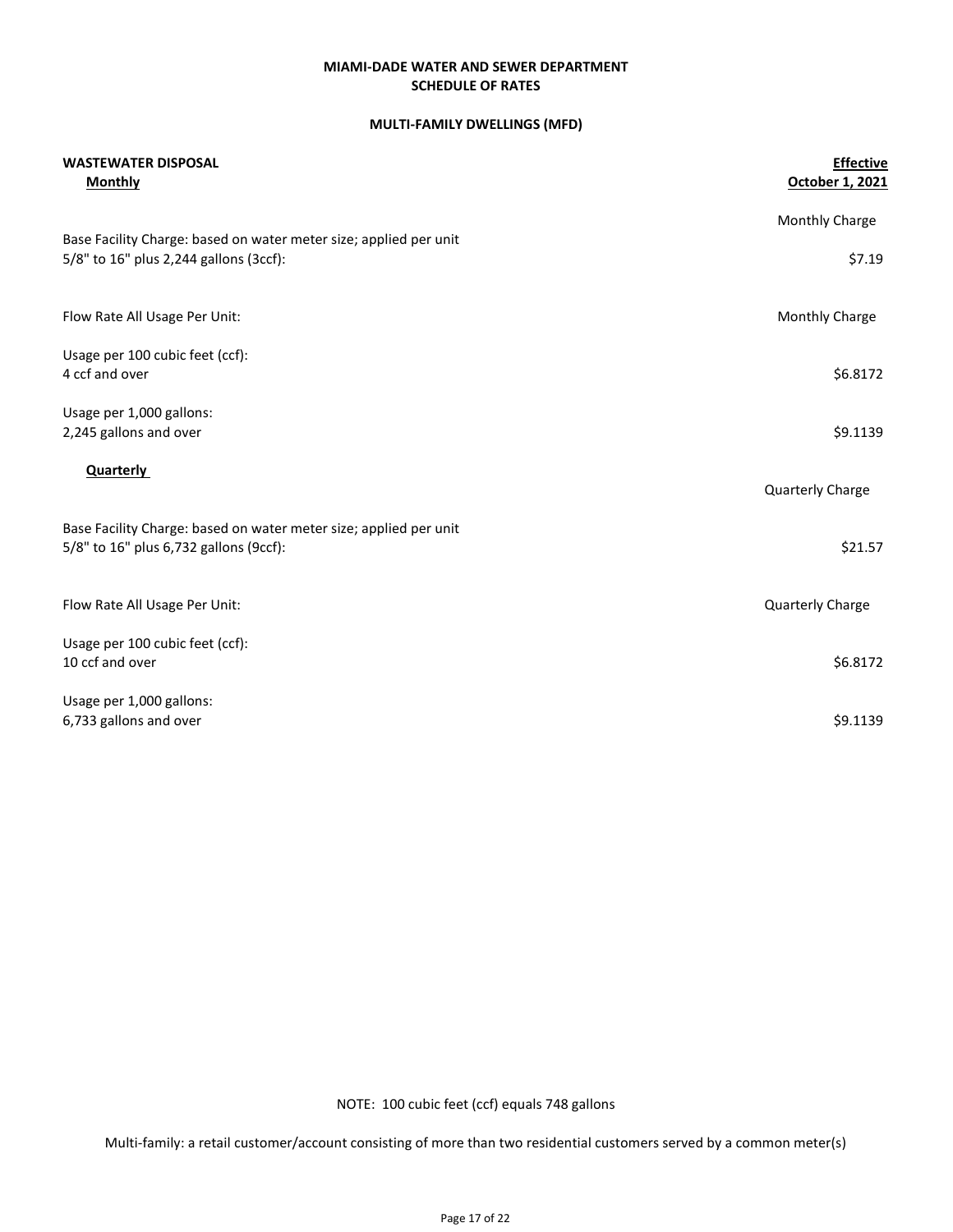# MIXED-USE BUILDINGS

| <b>WASTEWATER DISPOSAL</b><br><b>Monthly</b>                              | <b>Effective</b><br>October 1, 2021 |
|---------------------------------------------------------------------------|-------------------------------------|
|                                                                           |                                     |
| Base Facility Charge: based on water meter size; applied per billing unit | Monthly Charge                      |
| 5/8" to 1.5" plus 2,244 gallons (3ccf)                                    | \$11.28                             |
| 2" plus 2,244 gallons (3ccf)                                              | \$13.55                             |
| 3" plus 2,244 gallons (3ccf)                                              | \$20.75                             |
| 4" to 6" plus 2,244 gallons (3ccf)                                        | \$22.43                             |
| 8" plus 2,244 gallons (3ccf)                                              | \$24.12                             |
| 10" plus 2,244 gallons (3ccf)                                             | \$24.96                             |
| Flow Rate All Usage Per Billing Unit:                                     | <b>Monthly Charge</b>               |
| Usage per 100 cubic feet (ccf):                                           |                                     |
| 4 ccf and over                                                            | \$6.8172                            |
| Usage per 1,000 gallons:                                                  |                                     |
| 2,245 gallons and over                                                    | \$9.1139                            |
| <b>Quarterly</b>                                                          |                                     |
| Base Facility Charge: based on water meter size; applied per billing unit | Quarterly Charge                    |
| 5/8" to 1.5" plus 6,732 gallons (9ccf)                                    | \$33.84                             |
| 2" plus 6,732 gallons (9ccf)                                              | \$40.65                             |
| 3" plus 6,732 gallons (9ccf)                                              | \$62.25                             |
| 4" to 6" plus 6,732 gallons (9ccf)                                        | \$67.29                             |
| 8" plus 6,732 gallons (9ccf)                                              | \$72.36                             |
| 10" plus 6,732 gallons (9ccf)                                             | \$74.88                             |
| Flow Rate All Usage Per Billing Unit:                                     | Quarterly Charge                    |
| Usage per 100 cubic feet (ccf):                                           |                                     |
| 10 ccf and over                                                           | \$6.8172                            |
| Usage per 1,000 gallons:                                                  |                                     |
| 6,733 gallons and over                                                    | \$9.1139                            |

NOTE: 100 cubic feet (ccf) equals 748 gallons

MIXED USE: a retail customer/account consisting of more than two residential dwellings and non-residential activities served by a common meter in which permit application was submitted prior to October 1, 2016 (Ordinance No. 16-107)

BILLING UNIT: each residential unit within a mixed-use building shall be treated as one billing unit. All non-residential units within a mixed-use building shall collectively be treated as one billing unit.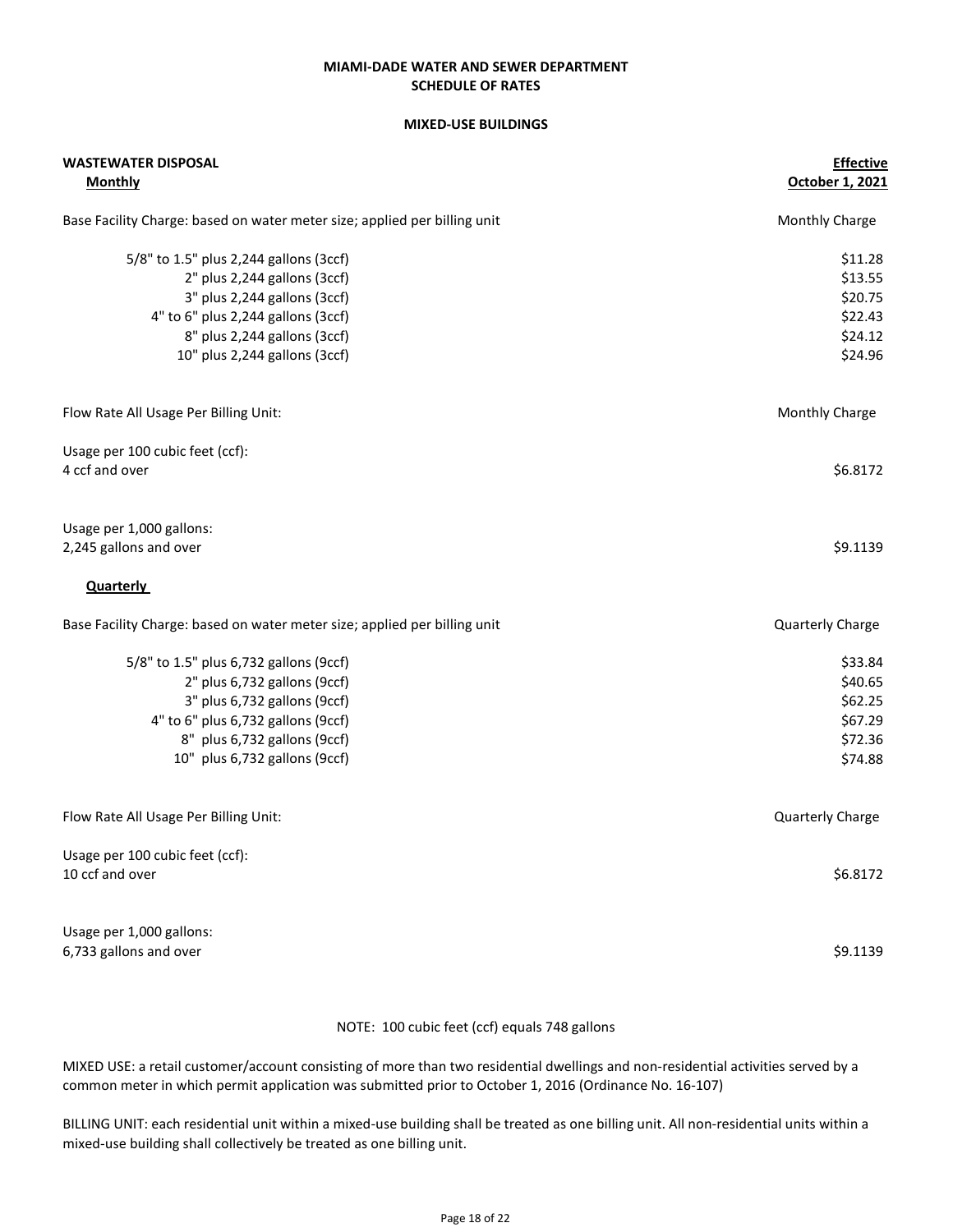## SCHEDULE OF RATES MIAMI-DADE WATER AND SEWER DEPARTMENT

#### NON-RESIDENTIAL CUSTOMER

| <b>WASTEWATER DISPOSAL</b>                     | <b>Effective</b><br>October 1, 2021 |
|------------------------------------------------|-------------------------------------|
| <b>Monthly</b>                                 |                                     |
| Base Facility Charge based on water meter size | Monthly Charge                      |
| 5/8"                                           | \$5.24                              |
| $1"$                                           | \$19.47                             |
| 1.5"                                           | \$38.93                             |
| 2"                                             | \$62.30                             |
| 3"                                             | \$124.57                            |
| $4"$                                           | \$194.66                            |
| $6"$                                           | \$389.34                            |
| 8"                                             | \$622.93                            |
| 10"                                            | \$895.46                            |
| 12"                                            | \$1,674.13                          |
| 14"                                            | \$3,114.67                          |
| 16"                                            | \$4,282.68                          |
| Flow Rate All Usage:                           | Monthly Charge                      |
| Usage per 100 cubic feet (ccf):                |                                     |
| 0 to 3 ccf                                     | \$1.4735                            |
| 4 ccf and over                                 | \$6.9769                            |
| Usage per 1,000 gallons:                       |                                     |
| 0 to 2,244 gallons                             | \$1.9699                            |
| 2,245 gallons and over                         | \$9.3274                            |

NOTE: 100 cubic feet (ccf) equals 748 gallons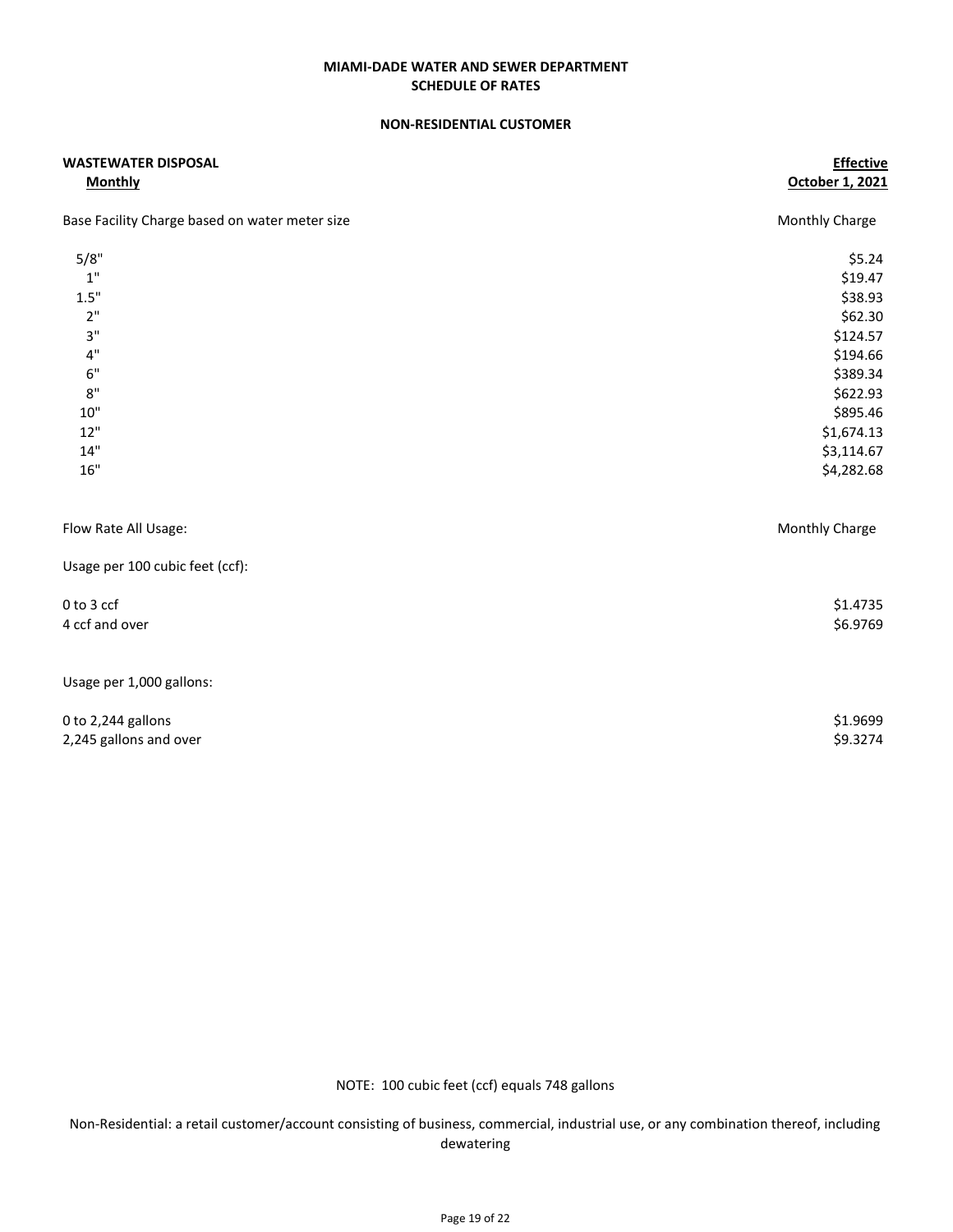#### NON-RESIDENTIAL CUSTOMER

| <b>WASTEWATER DISPOSAL</b>                      | <b>Effective</b><br>October 1, 2021 |
|-------------------------------------------------|-------------------------------------|
| <b>Quarterly</b>                                |                                     |
| Base Facility Charge: based on water meter size | Quarterly Charge                    |
| 5/8"                                            | \$15.72                             |
| $1"$                                            | \$58.41                             |
| 1.5"                                            | \$116.79                            |
| 2"                                              | \$186.90                            |
| 3"                                              | \$373.71                            |
| 4"                                              | \$583.98                            |
| $6"$                                            | \$1,168.02                          |
| 8"                                              | \$1,868.79                          |
| $10"$                                           | \$2,686.38                          |
| 12"                                             | \$5,022.39                          |
| 14"                                             | \$9,344.01                          |
| $16"$                                           | \$12,848.04                         |
| Flow Rate All Usage:                            | Quarterly Charge                    |
| Usage per 100 cubic feet (ccf):                 |                                     |
| 0 to 9 ccf                                      | \$1.4735                            |
| 10 ccf and over                                 | \$6.9769                            |
| Usage per 1,000 gallons:                        |                                     |
| 0 to 6,732 gallons                              | \$1.9699                            |
| 6,733 gallons and over                          | \$9.3274                            |

NOTE: 100 cubic feet (ccf) equals 748 gallons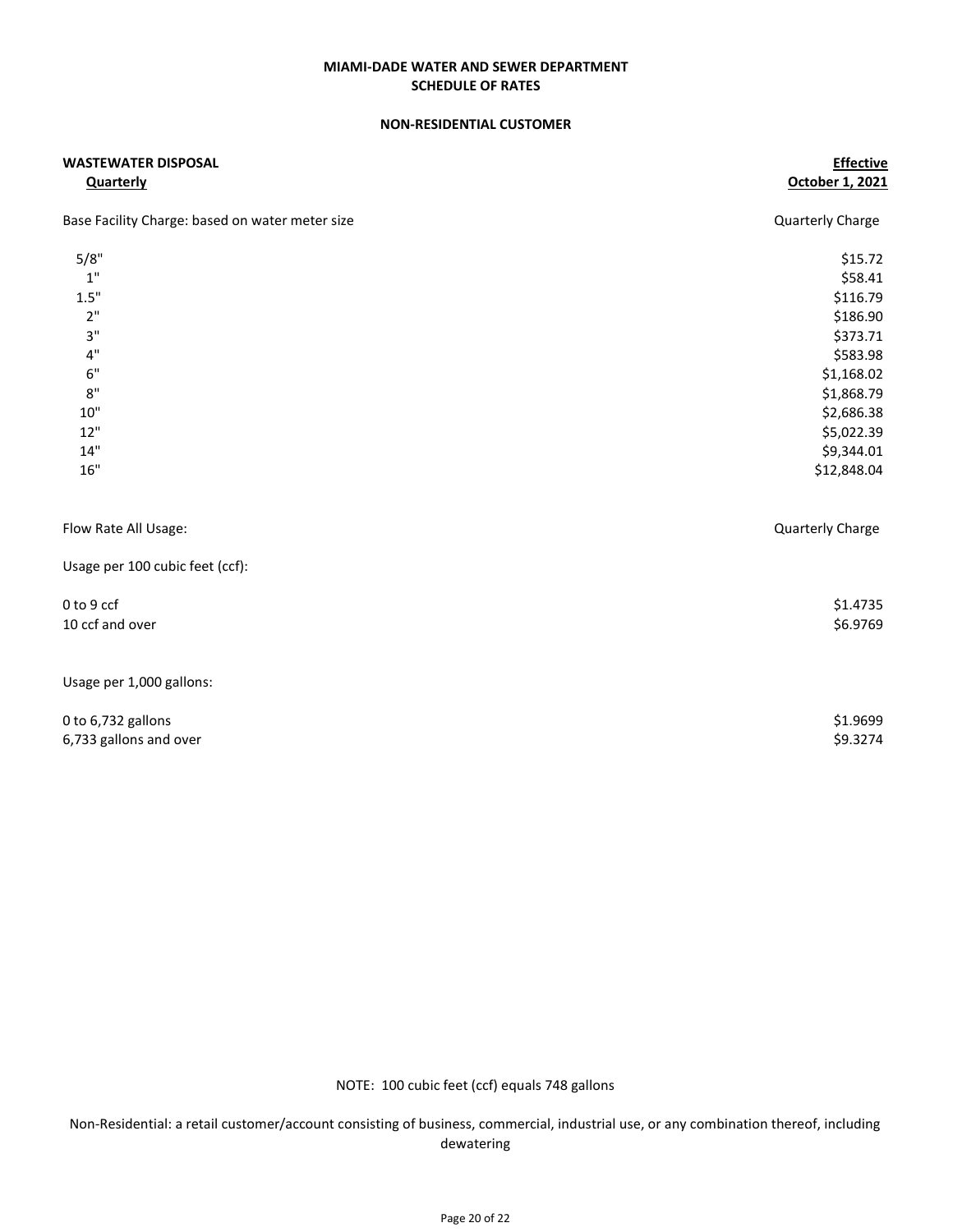## WHOLESALE CUSTOMERS

|                                                        | <b>Effective</b> |
|--------------------------------------------------------|------------------|
|                                                        | October 1, 2021  |
| <b>WATER</b>                                           |                  |
| <b>Wholesale Customers:</b>                            |                  |
| Flow Rate Per 1,000 gallons                            | \$1.8644         |
|                                                        |                  |
| <b>WASTEWATER</b>                                      |                  |
| Rates for Wet Season (May 1 to October 31 Annually)    |                  |
| Flow Rate Per 1,000 gallons                            | \$3.9084         |
| Rates for Dry Season (November 1 to April 30 Annually) |                  |
| Flow Rate Per 1,000 gallons                            | \$3.0398         |